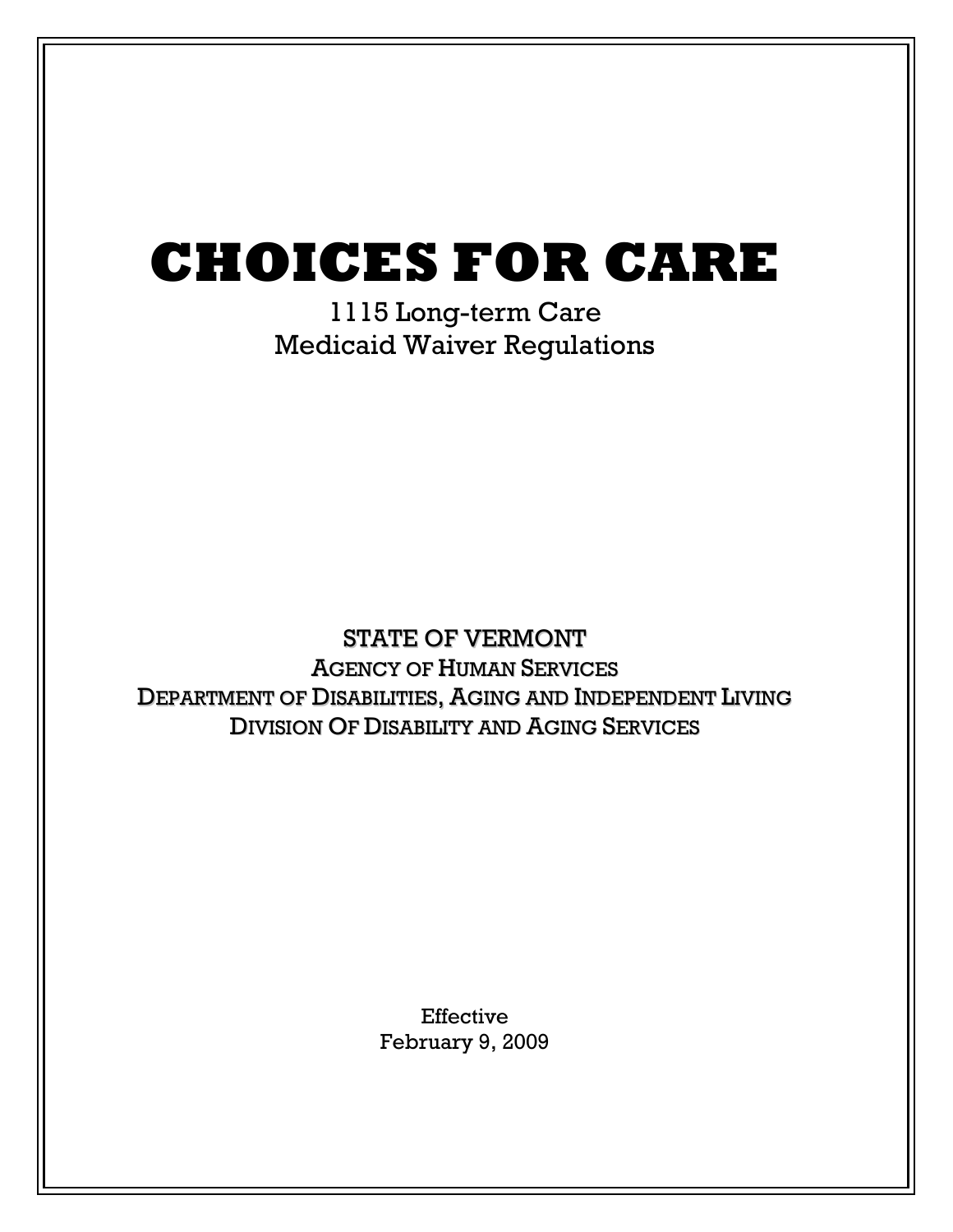For additional information, or to obtain copies of these regulations in this or other formats, contact:

#### **The Division of Disability and Aging Services Department of Disabilities, Aging and Independent Living**

103 South Main Street Waterbury, VT 05671-1601 Phone: 802-241-2400 Fax: 802-241-4224 www.dail.state.vt.us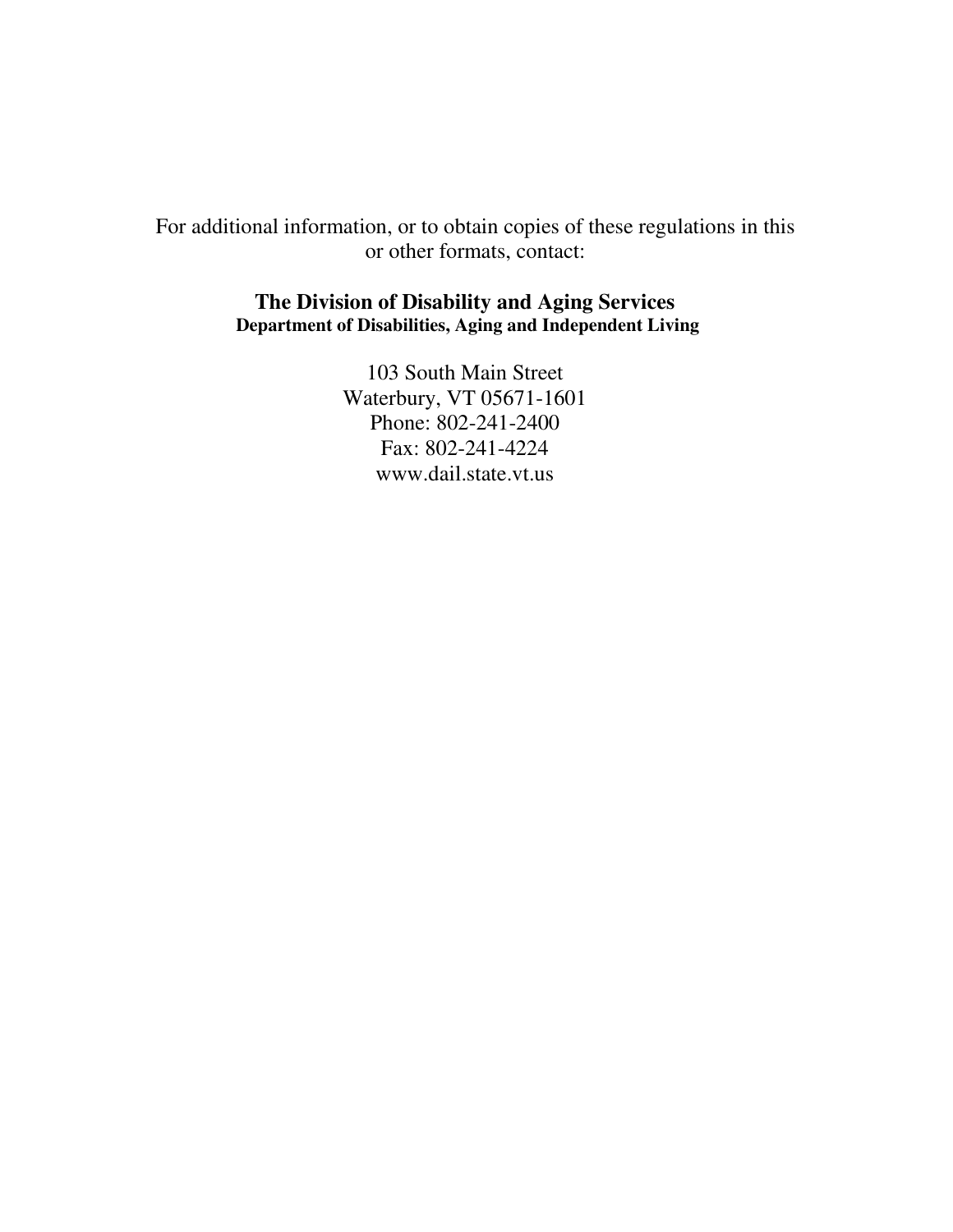### **CHOICES FOR CARE 1115 Long-term Care Medicaid Waiver Regulations**

# **Table of Contents**

# **Section Title Page** I. Purpose and Scope……………………………………………. 1 II. General Policies………………………………………………… 1 III. Definitions………………………………………………….……. 2 IV. Eligibility………………………………………..………………… 5 V. Initial Application Process……………………………………… 10 VI. Continued Eligibility Process …………………………………. 12 VII. Assessment Process…………………………………………… 13 VIII. Services…………………………………………………………. 17 IX. Notice……………………………………………………………. 18 X. Provider Responsibilities………………….. ………………….. 18 XI. Variances……………………….………………………...…….. 19 XII. Appeals………………………………………………………….. 19 XIII. Quality Assurance/Quality Improvement……………………. 21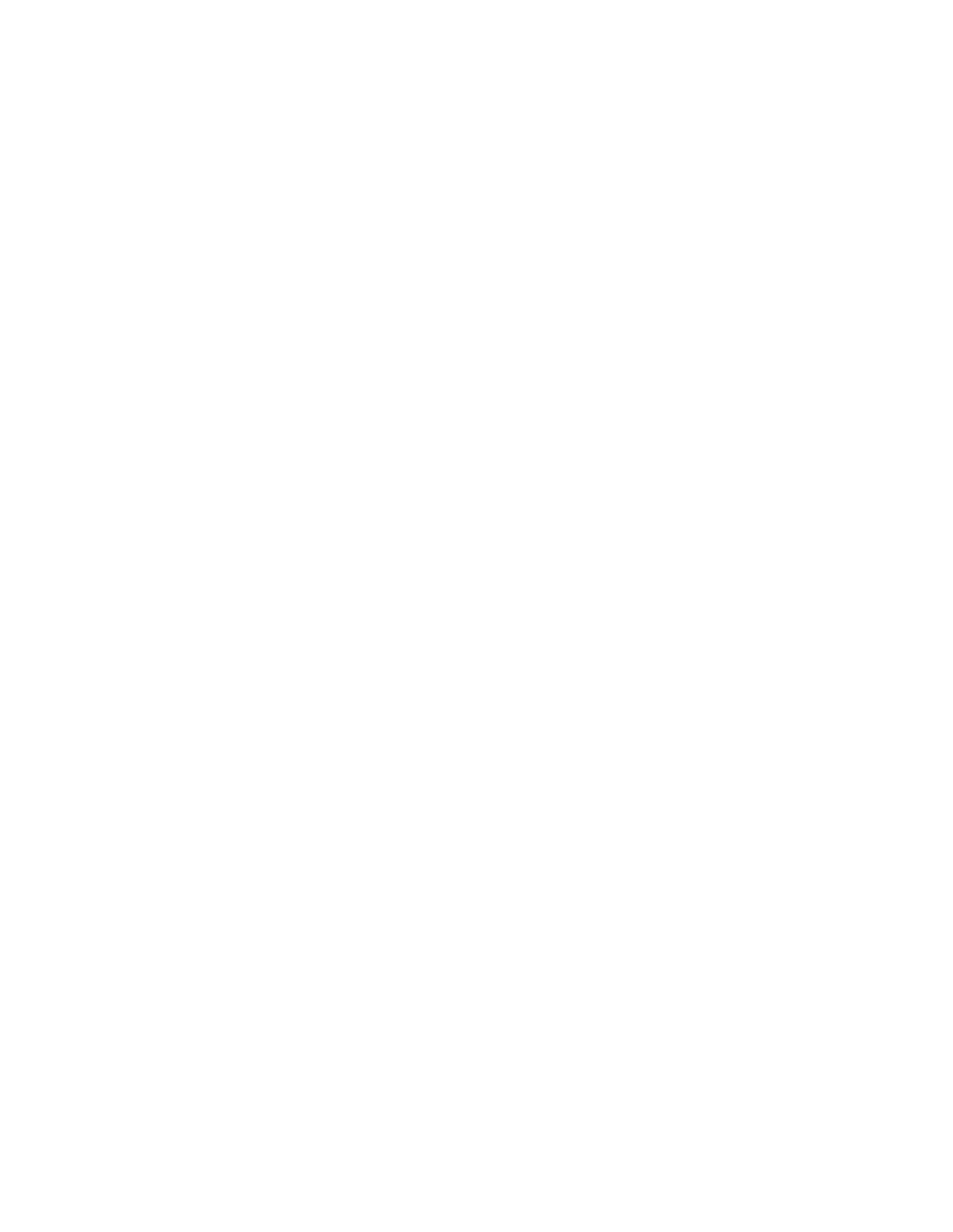## **CHOICES FOR CARE 1115 Long-term Care Medicaid Waiver Regulations**

#### **I. Purpose and Scope**

A. The "Choices for Care" Medicaid waiver operates as a Research and Demonstration Project authorized under Section 1115(a) of the Social Security Act. This program provides long-term care services to elderly or physically disabled Vermont adults who are found eligible by the Department of Disabilities, Aging and Independent Living (the Department or DAIL). The primary goal of the Choices for Care waiver is to provide Vermonters with equal access to either nursing facility care or home and community-based services, consistent with their choice. The Choices for Care waiver is subject to approval by the Centers for Medicare and Medicaid Services (CMS) and is managed in compliance with CMS terms and conditions of participation.

B. The Choices for Care waiver shall serve the following long-term care financial eligibility groups as defined in Vermont Medicaid regulations:

- Categorically eligible individuals
- **Medically needy individuals**
- **Medicaid Working Disabled**

C. If an individual selects the Program for All-Inclusive Care for the Elderly (PACE), the regulations and procedures governing the administration of the PACE program will apply.

#### **II. General Policies**

A. Long-term care services shall be based on person-centered planning and shall be designed to ensure quality and protect the health and welfare of the individuals receiving services.

B. Long-term care services shall be provided in a cost-effective and efficient manner, preventing duplication, unnecessary costs, and unnecessary administrative tasks. The Department shall manage long-term care services so as to use resources efficiently and to maximize the benefits and services available to the greatest number of eligible individuals.

C. The Department shall administer the Choices for Care waiver in accordance with these regulations, the CMS terms and conditions, and applicable state and federal law.

D. Eligible individuals shall be informed of feasible service alternatives.

#### **Choices for Care Regulations Page**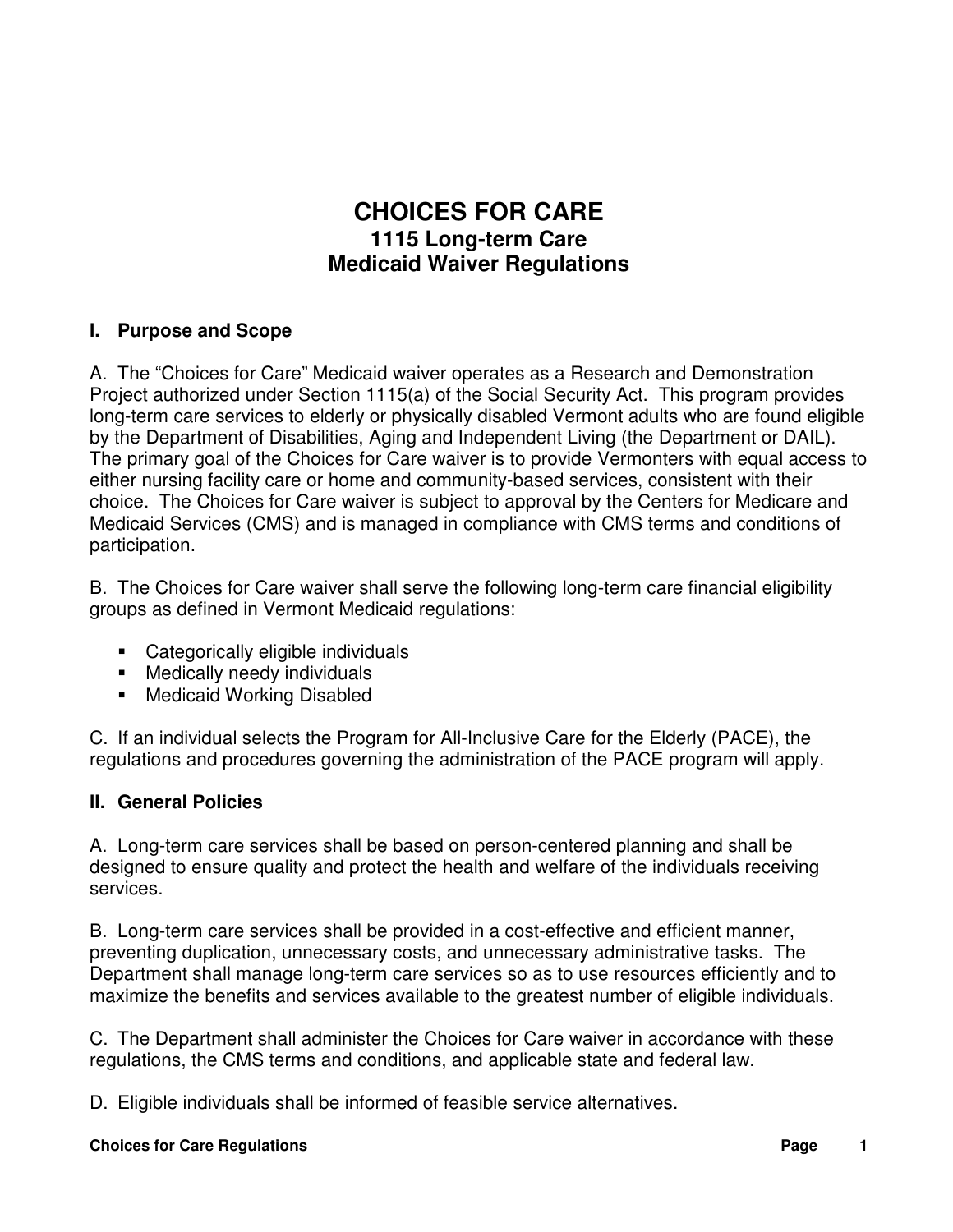E. Consistent with federal terms and conditions, the Department has the authority to implement different elements of the Choices for Care waiver at different times.

F. The Department encourages any applicant or participant who disagrees with a decision to contact the Department staff person who made the decision to try to resolve the disagreement informally.

#### **III. Definitions**

The following definitions shall be used for these regulations and in the administration of the Choices for Care Medicaid waiver:

- 1. "Activities of Daily Living" (ADLs) means dressing and undressing, bathing, personal hygiene, bed mobility, toilet use, transferring, mobility in and around the home, and eating.
- 2. "Adult Day Services" means a range of health and social services provided at a certified adult day site.
- 3. "Adult Foster Care" means care and supervision provided by an approved provider, limited to a maximum of two individuals in each setting.
- 4. "Applicant" means an individual who has submitted an application to the Department.
- 5. "Assistive Devices" means devices used to increase, maintain, or improve the individual's functional capabilities.
- 6. "Authorized Representative" means an individual who has been given legal authority to act on behalf of an applicant or participant.
- 7. "Behavioral Symptoms" means behavior that is severe, frequent and requires a controlled environment to provide continuous monitoring or supervision.
- 8. "Case Management" means assistance to individuals in gaining access to services, regardless of the funding source. Case management includes individual assessment, service planning, and monitoring of services.
- 9. "Cash and Counseling" means a service model through which an individual is given greater choice in how long-term care funds are spent to meet individual needs.
- 10. "Commissioner" means the Commissioner of the Department of Disabilities, Aging and Independent Living.
- 11. "Companion Care" means supervision and socialization of individuals who are unable to care for themselves, as required by the needs of the individual (e.g. protective supervision, assistance with transportation, recreation, etc.).
- 12. "Controlled Environment" means an environment that provides continuous care and supervision.
- 13. "Date of Application" means the date that an application is received by the Department.
- 14. "Department" means the Department of Disabilities, Aging and Independent Living.
- 15. "Elderly" means individuals age 65 and over.
- 16. "Eligible Groups" means the groups of people who are found to meet the eligibility criteria for the Highest, High, or Moderate Needs groups.
- 17. "Eligibility Screening" means the process used to determine if people are eligible for Choices for Care.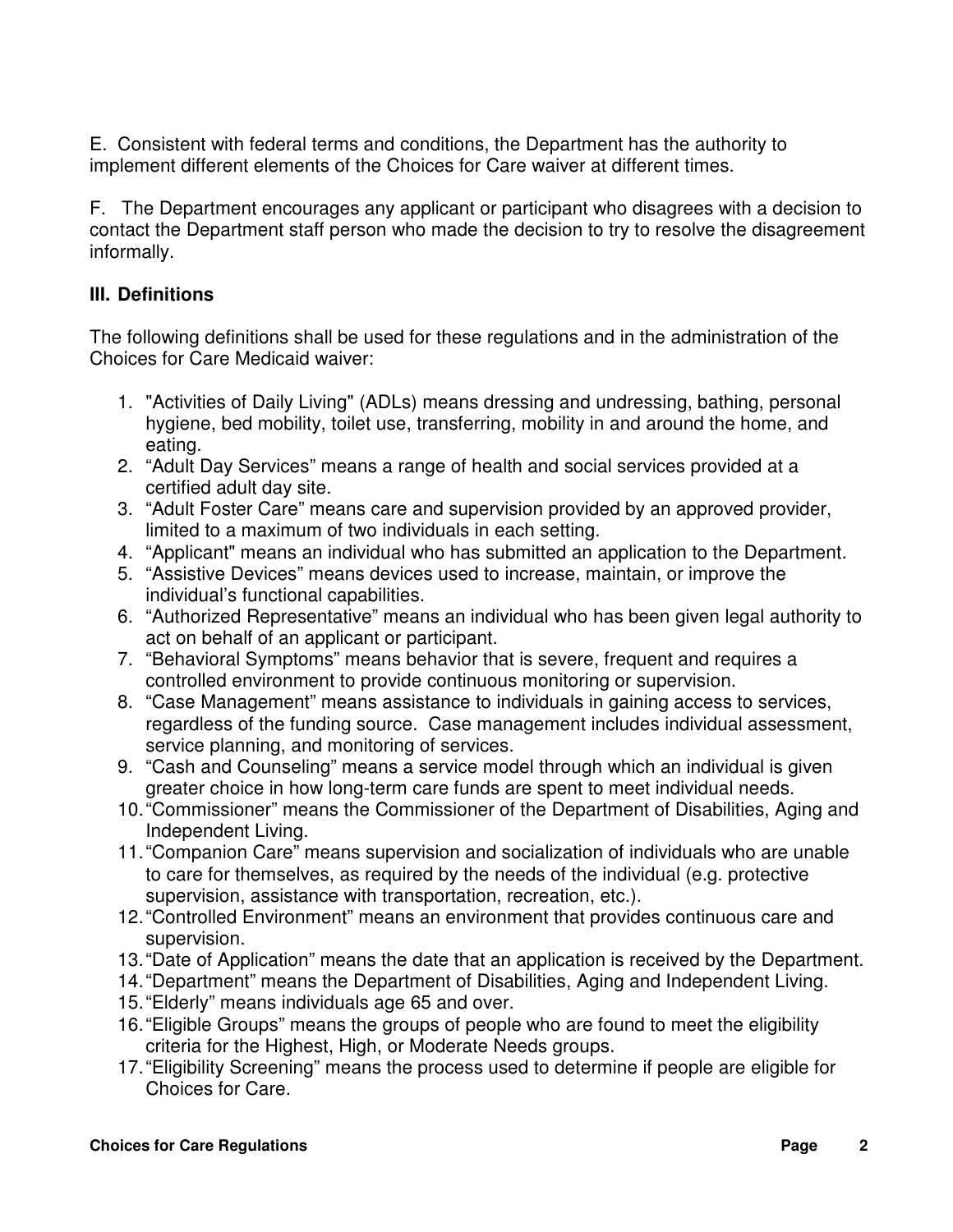- 18. "Emergency" means circumstances that present a clear and imminent risk of irreparable harm or death.
- 19. "Enhanced Residential Care" means a package of services provided to individuals residing in a licensed Residential Care Home that has been approved to provide these services.
- 20. "Enrolled" means that a person has been found eligible, has been assigned to an eligibility group, and is authorized to receive services.
- 21. "Feasible Service Alternatives" means service options that are available and can reasonably be expected to meet an individual's needs.
- 22. "High Needs Group" means those individuals who have been found to meet the high needs group eligibility criteria and have been authorized to receive services.
- 23. "Highest Needs Group" means those individuals who have been found to meet the highest needs group eligibility criteria and have been authorized to receive services.
- 24. "Home and Community-Based Services" means all long-term care services provided under these regulations, with the exception of nursing facility care.
- 25. "Home Modifications" means physical adaptations to the individual's home that help to ensure the health and welfare of the individual or that improve the individual's ability to perform ADLs, IADLs, or both.
- 26. "Homemaker Services" means home-based services such as shopping, cleaning, and laundry provided to help people live at home in a healthy and safe environment.
- 27. "Informed Consent" means a process by which an individual or an individual's legal representative makes choices or decisions based on an understanding of the potential consequences of the decision, free from any coercion, and fully informed about all feasible options and their potential consequences.
- 28. "Instrumental Activities of Daily Living" (IADLs) means meal preparation, medication management, phone use, money management, household maintenance, housekeeping, laundry, shopping, transportation, and care of adaptive equipment.
- 29. "Intermediary Services Organization" means an organization that provides assistance to individuals with payroll, taxes, and other financial management tasks.
- 30. "Legal Representative" means a court-appointed guardian or an agent acting under a durable power of attorney, if the power to make the relevant decision is specified in the terms of the appointment or power of attorney.
- 31. "Long-Term Care Services" means those services covered by the Choices for Care 1115 Medicaid Waiver as described in these regulations.
- 32. "Moderate Needs Group" means those individuals who have been found to meet the Moderate Needs group eligibility criteria and who have been authorized to receive services.
- 33. "Negotiated Risk" means a process of negotiation and selection of services that respects the participant's preferences, choices, and capabilities while allowing the participant to choose service options and to accept the reasonable risk for the consequences of those decisions.
- 34. "Participant" means an individual for whom services have been authorized in accordance with these regulations.
- 35. "PASARR" means "Pre-Admission Screening and Annual Resident Review" that is used to identify a need for active treatment due to a mental illness or mental retardation.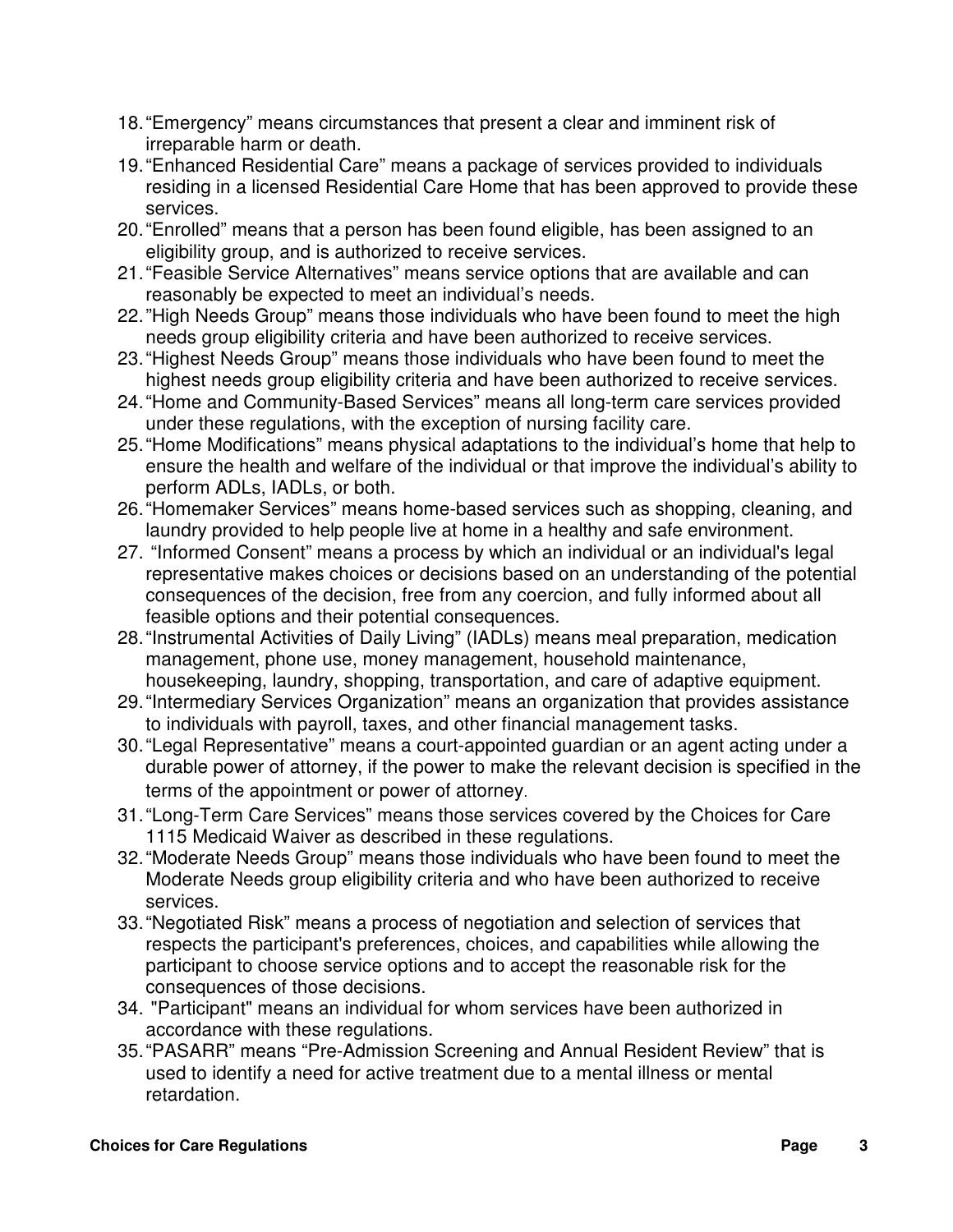- 36. "Person-Centered Planning" means a process by which services are planned and delivered, based on an individual's strengths, capacities, preferences, needs, and desired outcomes.
- 37. "Personal Care" means assistance to individuals with ADLs and IADLs that is essential to the individual's health and welfare.
- 38. "Personal Emergency Response Systems (PERS)" means electronic devices that enable individuals to secure help in an emergency.
- 39. "Physically Aggressive Behavior" means hitting, shoving, scratching, or sexual assault of other persons. The behavior must be severe and frequent, requiring a controlled environment to provide continuous monitoring or supervision.
- 40. "Program for All-Inclusive Care for the Elderly (PACE)" means a combination of medical, acute, and long-term care services provided to individuals aged 55 and over by an approved PACE provider.
- 41. "Provider" means any individual, organization, or agency that has been authorized by the Department to provide Medicaid Choices for Care waiver services.
- 42. "Provider Qualifications" means the requirements established by the Department for providers of specific services, including any regulations pertaining to each provider.
- 43. "Reimbursement" means payment made to a provider for the provisions of services, including any special rates established by the Department.
- 44. "Resists Care" means unwillingness or reluctance to take medications, injections or accept ADL assistance. Resisting care does not include instances where the individual has made an informed choice not to follow a course of care (e. g., individual has exercised his or her right to refuse treatment, and reacts negatively as staff try to reinstitute treatment). Resistance may be verbal or physical (e. g., verbally refusing care, pushing caregiver away, scratching caregiver).
- 45. "Respite Care" means relief from caregiving and supervision for primary caregivers.
- 46. "Service Definition" means the formal definition established by the Department for reimbursement of specific services.
- 47. "Service Plan" means a written document by which services are authorized and which guides the delivery of services.
- 48. "Service Standards" means the requirements established by the Department for the delivery of specific services.
- 49. "Significant Change" means a change in condition or circumstances that substantially affects an individual's need for assistance including increases in functional independence, decreases in functional independence, and a change in other services or support provided by family and friends.
- 50. "Variance" means an exception to or exemption from these regulations granted by the Department as allowed under applicable statute and regulation.
- 51. "Verbally Aggressive Behavior" means threatening, screaming at, or cursing people. The behavior must be severe and frequent, and because of its hostile nature, requires consistent planned behavioral interventions and approaches requiring a controlled environment to provide continuous monitoring or supervision.
- 52. "Wandering" means locomotion with no discernible, rational purpose by an individual who behaves as one who is oblivious to his or her physical or safety needs, and which locomotion presents a clear risk to the individual. Wandering may be manifested by walking or wheelchair. Pacing back and forth is not considered wandering.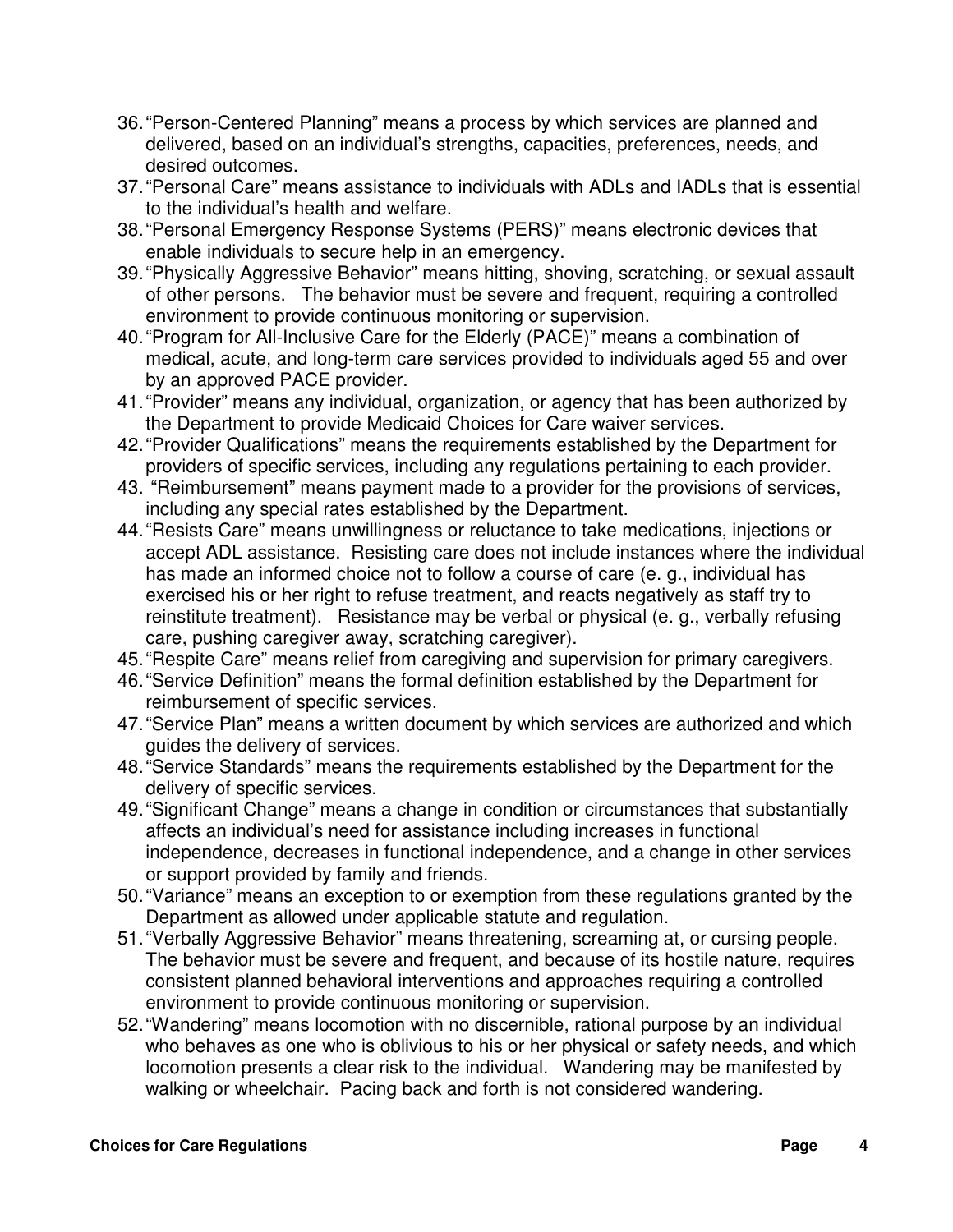#### **IV. Eligibility**

#### A. Standards for Eligibility

1. An eligible individual must be a Vermont resident aged 18 or older who meets both clinical and financial eligibility criteria.

2. Choices for Care shall not replace or supplant services otherwise provided under other 1915c Medicaid waivers or other 1115 Medicaid waivers (e. g. Community Rehabilitation and Treatment). Thus, to be eligible for services other than nursing facility services, an individual must have a functional physical limitation resulting from a physical condition (including stroke, dementia, traumatic brain injury, and similar conditions) or associated with aging. Individuals whose need for services is due to mental retardation, autism, or mental illness shall not be eligible for services.

3. Choices for Care shall not provide or pay for services to meet needs that can be adequately met by services available through other sources. This includes but is not limited to private insurance, Medicaid and Medicare.

B. Clinical Eligibility Criteria

The Department shall determine whether an applicant or participant is eligible under any of three categories:

#### 1. Highest Needs Group

a. Individuals shall receive eligibility screening (including PASARR screening, as appropriate) as the initial step in eligibility determination for the Highest Needs group.

b. Individuals who apply and meet any of the following eligibility criteria shall be eligible for and enrolled in the Highest Needs group:

i. Individuals who require extensive or total assistance with at least one of the following Activities of Daily Living (ADLs): toilet use; eating; bed mobility; or transfer, and require at least limited assistance with any other ADL.

ii. Individuals who have a severe impairment with decision-making skills or a moderate impairment with decision-making skills and one of the following behavioral symptoms/conditions, which occurs frequently and is not easily altered:

| Wandering                  |
|----------------------------|
| <b>Resists Care</b>        |
| <b>Behavioral Symptoms</b> |

Verbally Aggressive Behavior Physically Aggressive Behavior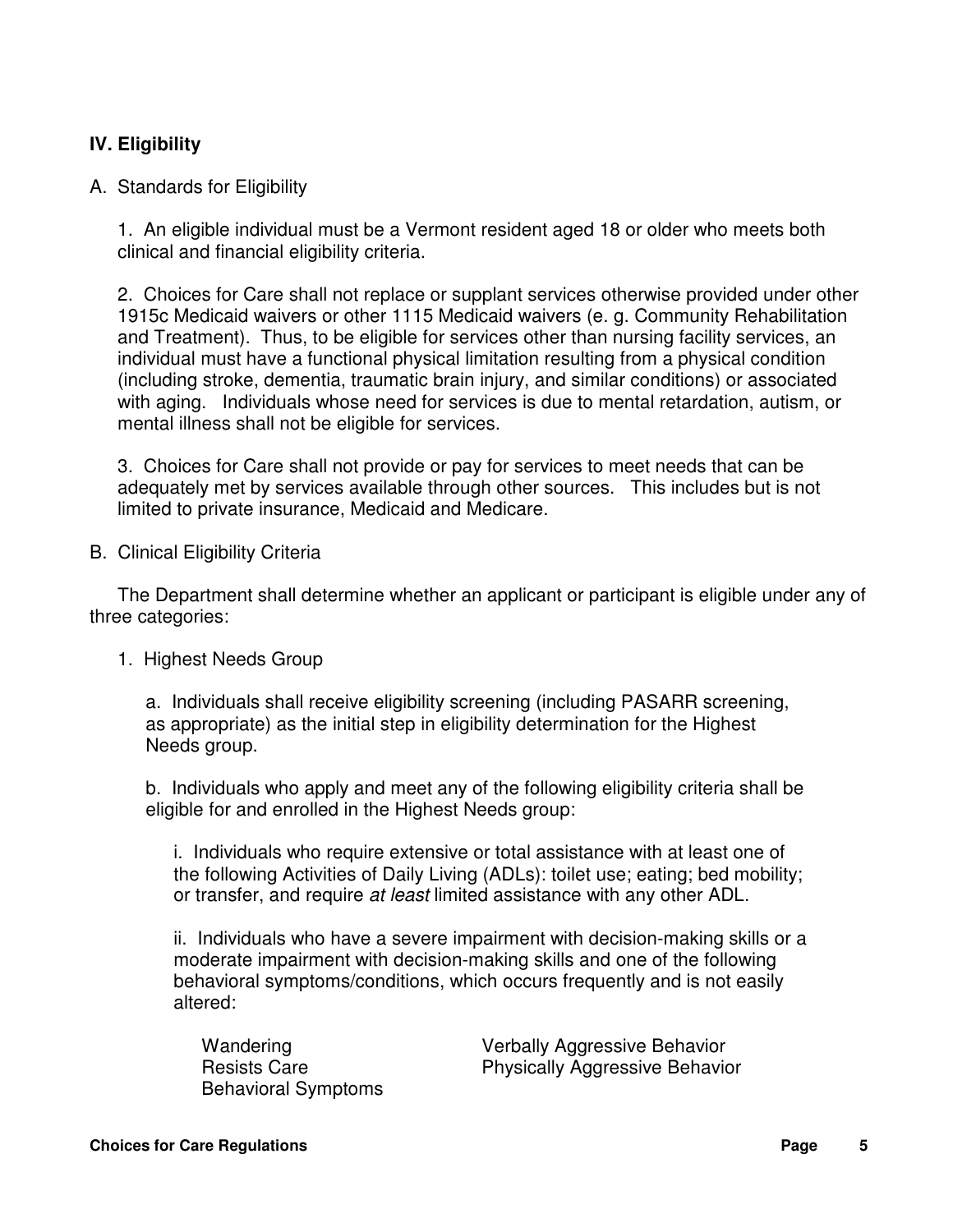iii. Individuals who have at least one of the following conditions or treatments that require skilled nursing assessment, monitoring, and care on a daily basis:

Stage 3 or 4 Skin Ulcers Ventilator/ Respirator End Stage Disease Parenteral Feedings 2<sup>nd</sup> or 3<sup>rd</sup> Degree Burns **Suctioning** 

IV Medications Naso-gastric Tube Feeding

iv. Individuals who have an unstable medical condition that requires skilled nursing assessment, monitoring and care on a daily basis related to, but not limited to, at least one of the following:

| Internal Bleeding           |
|-----------------------------|
| Transfusions                |
| <b>Wound Care</b>           |
| Aspirations                 |
| Oxygen                      |
| Pneumonia                   |
| <b>Dialysis</b>             |
| <b>Multiple Sclerosis</b>   |
| Tracheotomy                 |
| <b>Gastric Tube Feeding</b> |
|                             |

c. The Department shall enroll an individual in the Highest Needs group when the Department determines that the individual has a critical need for long-term care services due to special circumstances that may adversely affect the individual's safety. The Department may, with the consent of the individual, initiate such an action. An individual may also request such an action. Special circumstances may include:

i. Loss of primary caregiver (e. g. hospitalization of spouse, death of spouse);

ii. Loss of living situation (e. g. fire, flood);

iii. The individual's health and welfare shall be at imminent risk if services are not provided or if services are discontinued (e.g. circumstances such as natural catastrophe, effects of abuse or neglect, etc.); or

iv. The individual's health condition would be at imminent risk or worsen if services are not provided or if services are discontinued (e.g. circumstances such as natural catastrophe, effects of abuse or neglect, etc.).

d. Individuals enrolled in the Highest Needs, High Needs, or Moderate Needs groups who, at reassessment, meet any of these Highest Needs eligibility criteria shall be enrolled in the Highest Needs group.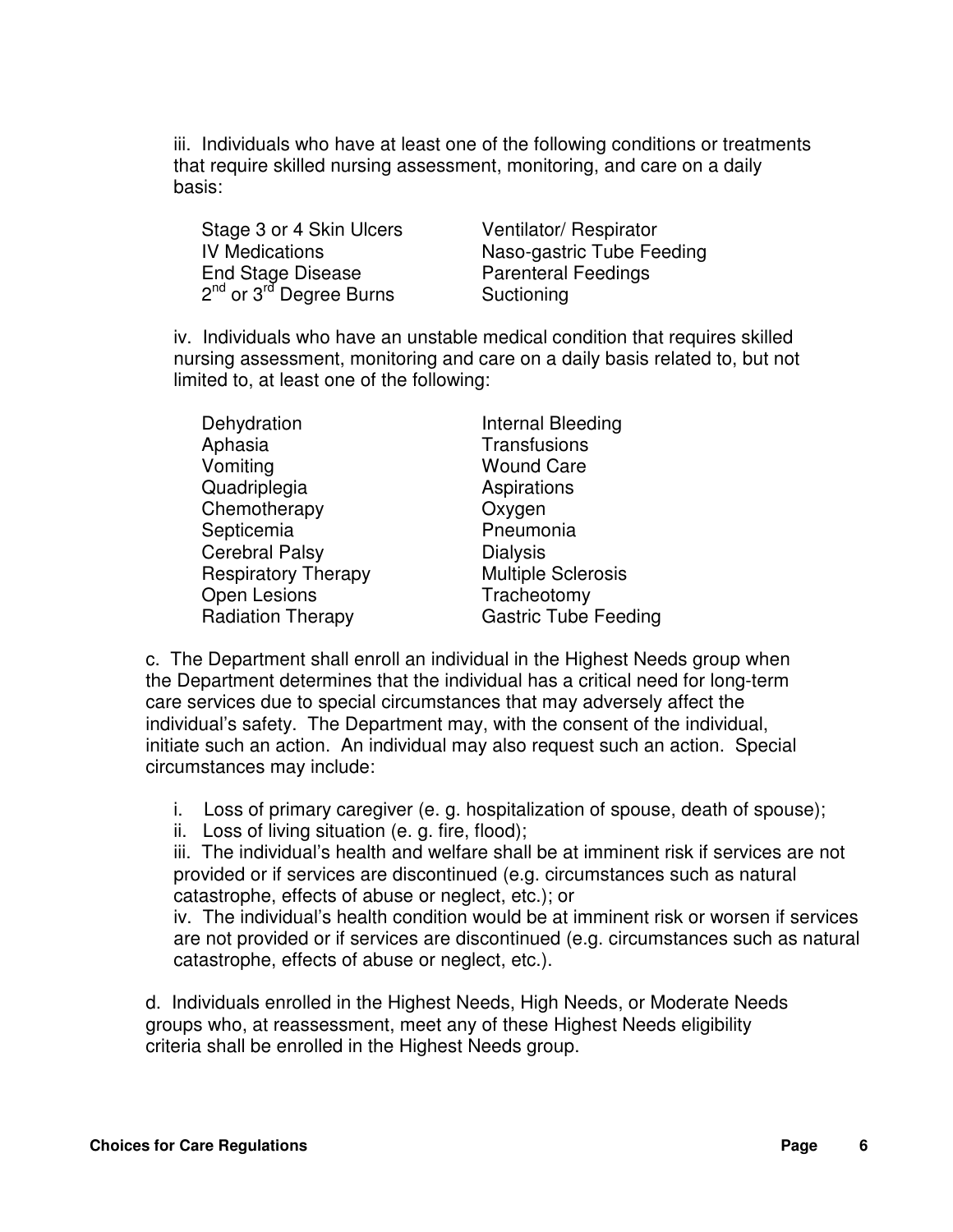e. For individuals choosing nursing facility care, the Department shall determine whether the individual is in need of rehabilitation services or long-term care services.

2. High Needs Group

a. Individuals shall receive eligibility screening (including PASARR screening, as appropriate) as the initial step in eligibility determination for the high needs group.

b. Individuals who meet any of the following eligibility criteria shall be eligible for the High Needs group and may be enrolled in the High Needs group:

i. Individuals who require extensive to total assistance on a daily basis with at least one of the following ADLs:

| <b>Bathing</b>                     | Dressing          |
|------------------------------------|-------------------|
| Eating                             | <b>Toilet Use</b> |
| <b>Physical Assistance to Walk</b> |                   |

ii. Individuals who require skilled teaching on a daily basis to regain control of, or function with at least one of, the following:

| Gait Training   | Speech                    |
|-----------------|---------------------------|
| Range of Motion | Bowel or Bladder Training |

iii. Individuals who have impaired judgment or impaired decision-making skills that require constant or frequent direction to perform at least one of the following:

| <b>Bathing</b> | Dressing          |
|----------------|-------------------|
| Eating         | <b>Toilet Use</b> |
| Transferring   | Personal Hygiene  |

iv. Individuals who exhibit at least one of the following behaviors requiring a controlled environment to maintain safety for self:

Constant or Frequent Wandering Behavioral Symptoms Physically Aggressive Behavior Verbally Aggressive Behavior

v. Individuals who have a condition or treatment that requires skilled nursing assessment, monitoring, and care on a less than daily basis including, but not limited to, the following: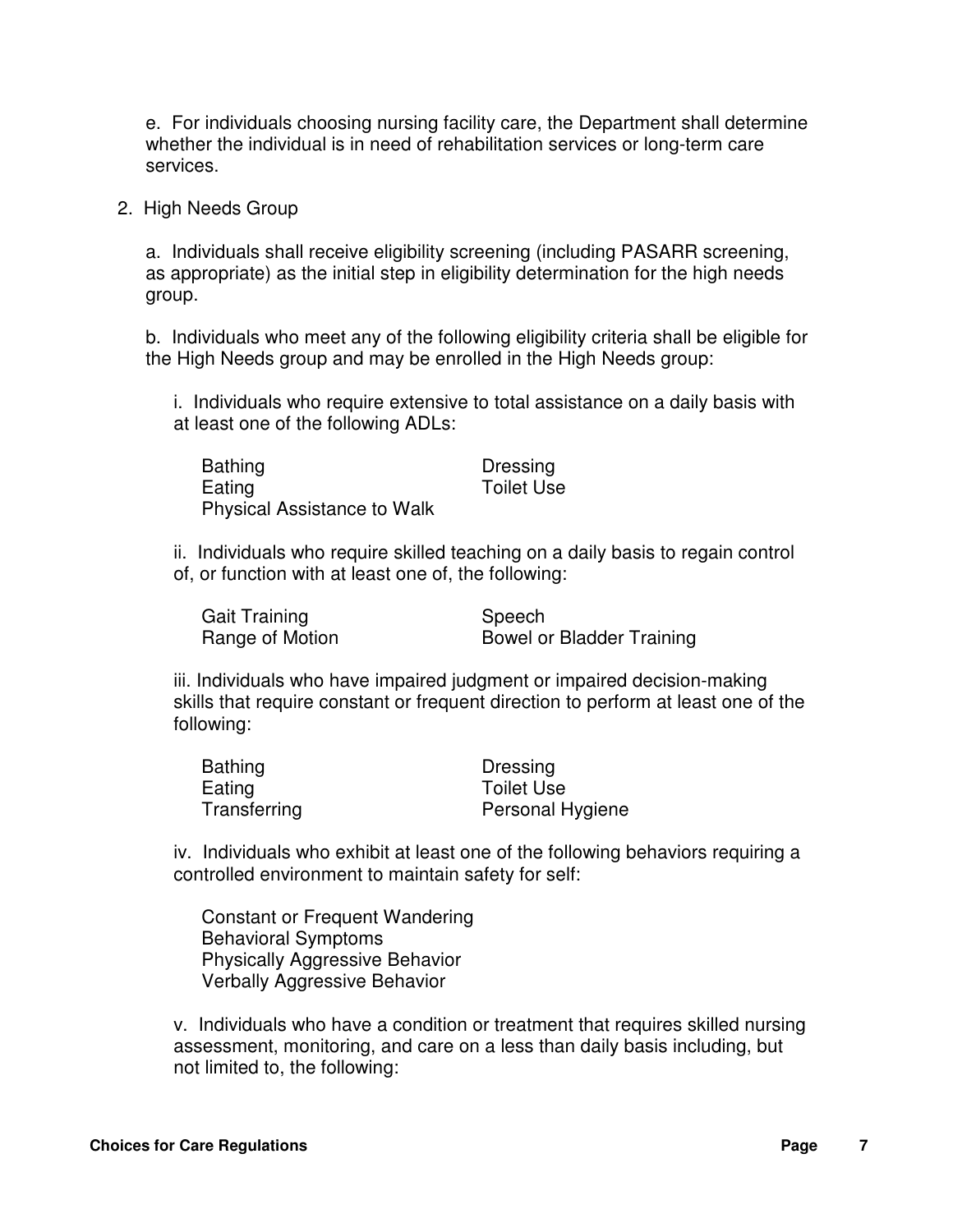Wound Care **Suctioning** Medication Injections End Stage Disease Tube Feedings

Parenteral Feedings Severe Pain Management

**AND** who require an aggregate of other services (personal care, nursing care, medical treatments or therapies) on a daily basis.

vi. Individuals whose health condition shall worsen if services are not provided or if services are discontinued.

vii. Individuals whose health and welfare shall be at imminent risk if services are not provided or if services are discontinued.

c. Individuals enrolled in the Highest Needs, High Needs, or Moderate Needs groups who, at reassessment, do not meet Highest Needs eligibility criteria but do meet any of these High Needs eligibility criteria shall be enrolled in the High Needs group.

d. For individuals choosing nursing facility care, the Department shall determine whether the individual is in need of rehabilitation services or long-term care services.

3. Moderate Needs Group

a. Individuals shall receive eligibility screening as the initial step in eligibility determination for the Moderate Needs group.

b. Individuals who meet any of the following eligibility criteria shall be eligible for the Moderate Needs group and may be enrolled in the Moderate Needs group:

i. Individuals who require supervision or any physical assistance three (3) or more times in seven (7) days with any single ADL or IADL, or any combination of ADLs and IADLs.

ii. Individuals who have impaired judgment or decision making skills that require general supervision on a daily basis.

iii. Individuals who require at least monthly monitoring for a chronic health condition.

iv. Individuals whose health condition shall worsen if services are not provided or if services are discontinued.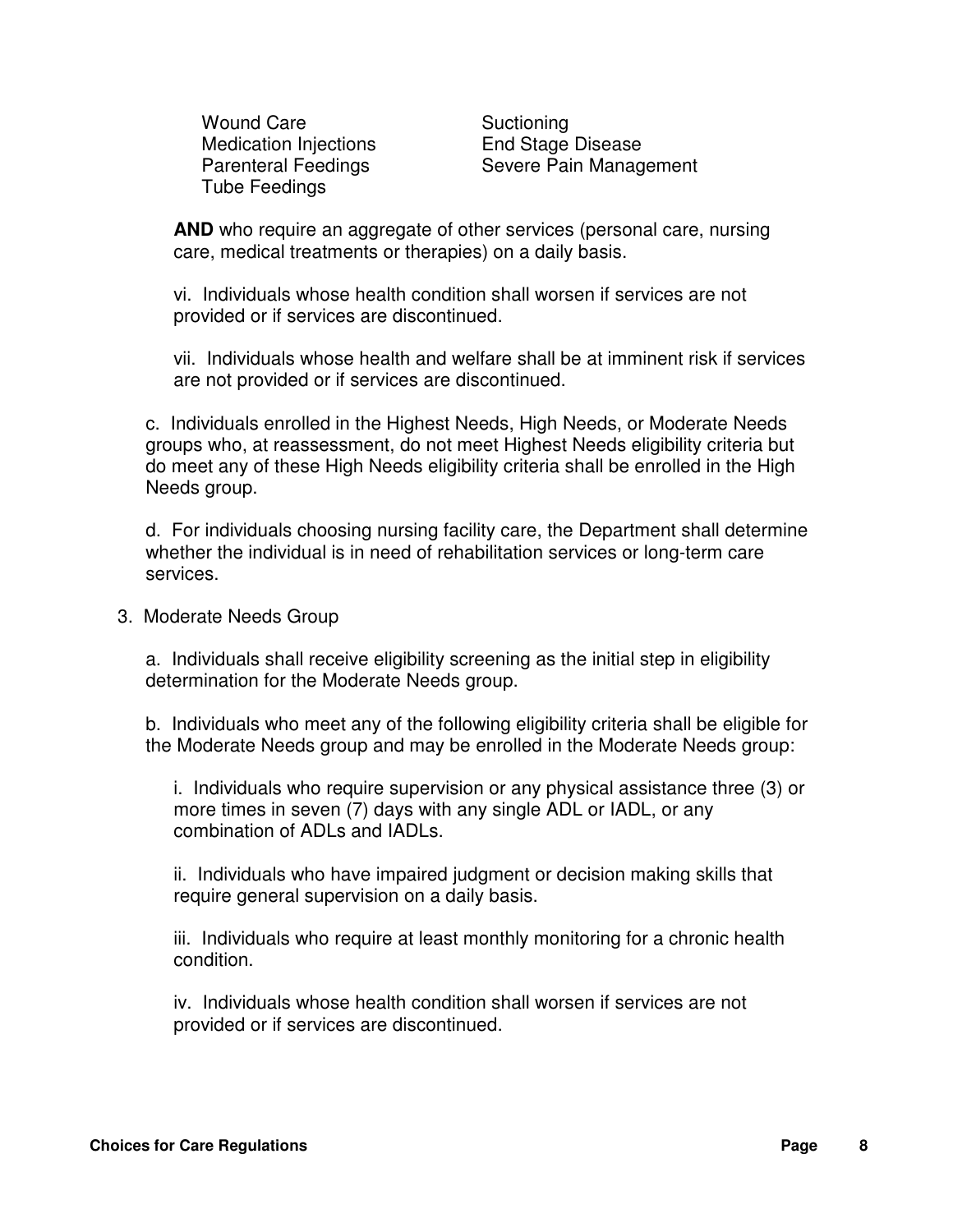C. Clinical Eligibility for Current Long-Term Care Medicaid Recipients

All individuals who are currently being served under a preexisting 1915c Medicaid Waiver (Home-Based or Enhanced Residential Care) or who are receiving Medicaid nursing facility care at the time of the implementation of the Choices for Care waiver shall be enrolled in the Choices for Care waiver and shall continue to receive services. Thereafter, these participants shall continue to be enrolled in Choices for Care if, at reassessment, they meet the eligibility criteria for the Highest Needs group, the High Needs group or the Guidelines for Nursing Home Eligibility adopted in April of 1997.

- D. Financial (Medicaid) Eligibility Standards
	- 1. Highest Needs Group and High Needs Group

The Department for Children and Families (DCF) shall determine eligibility for applicants for the Highest and High Needs groups according to DCF Supplemental Security Income (SSI)-related Medicaid regulations applicable to long-term care eligibility.

2. Moderate Needs Group

The Department for Disabilities, Aging and Independent Living (the Department) shall find individuals financially eligible for the Moderate Needs group if they meet the criteria below. Individuals who meet the financial and clinical eligibility requirements shall be enrolled in the Moderate Needs group according to the enrollment process specified in these regulations. Post-eligibility rules related to transfer of assets and patient share shall not apply to individuals enrolled in the Moderate Needs group.

a. Income

i. Countable Income is all sources of income, including Social Security, SSI, retirement, pension, interest, VA benefits, wages, salaries, earnings and rental income, whether earned, unearned.

ii. Income Eligibility Standard: The income standard for the Moderate Needs group is met if the adjusted monthly income of the individual (and spouse, if any) is less than 300% of the supplemental security income (SSI) payment standard for one person (or couple) in the community after deducting recurring monthly medical expenses (including but not limited to prescriptions, medications, physician bills, hospital bills, health insurance premiums, health insurance co-pays, and medical equipment and supplies).

b. Resources

i. Countable Resources: Countable resources includes cash, savings, checking, certificates of deposit, money markets, stocks, bonds, trusts that an individual (or couple) owns and could easily convert to cash to be used for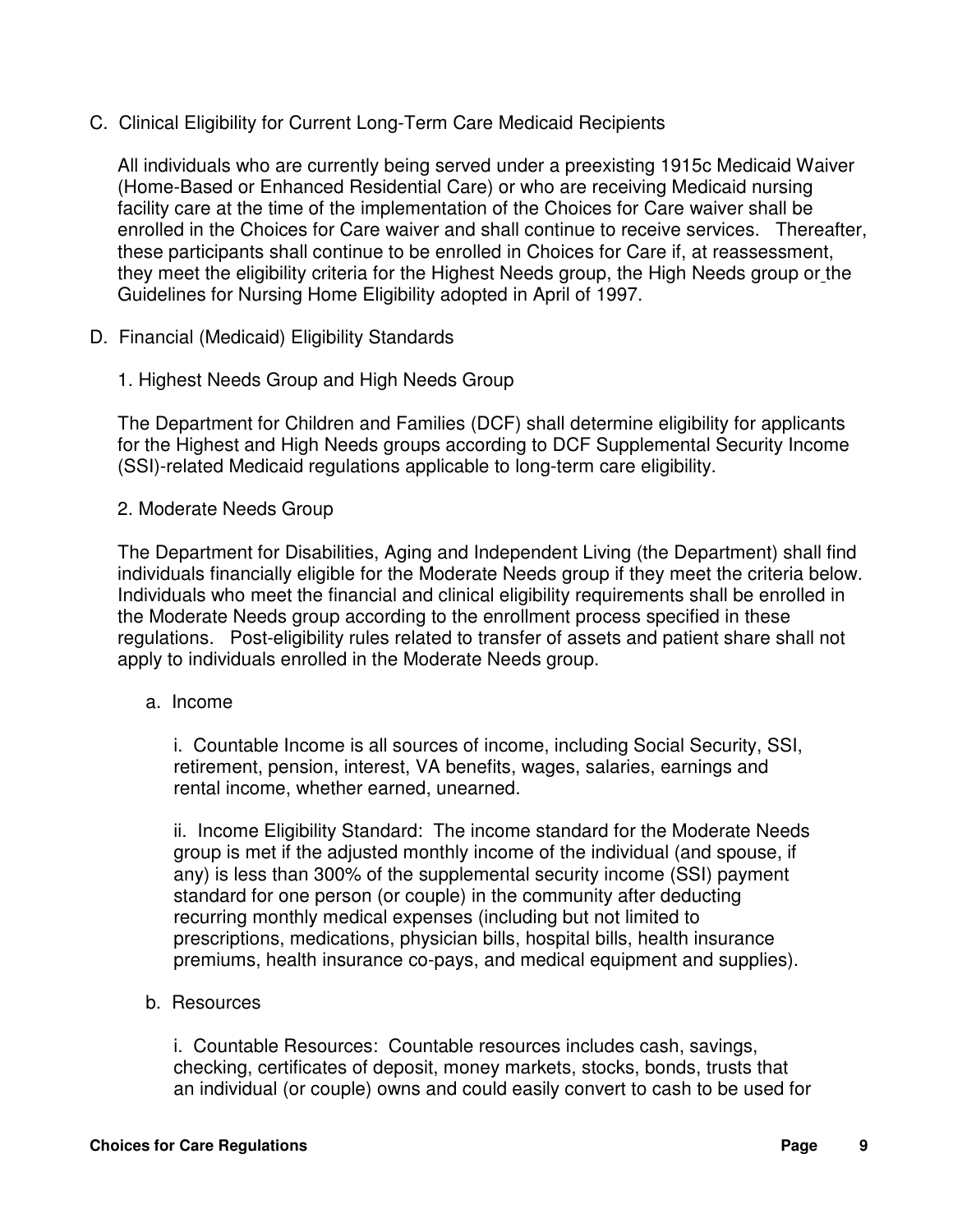his or her support and maintenance, even if the conversion results in the resource having a discounted value.

ii. Resource Eligibility Standard: The resource standard is met when all resources are less than or equal to \$10,000. If the resources exceed \$10,000, the individual shall not be eligible.

c. SSI Eligibility Rules

If there is a question about whether or not resources or income are countable under this section, the Department shall apply the SSI-related community Medicaid financial eligibility rules.

#### **V. Initial Application Process**

A. Application Process: Individuals who wish to enroll in the Choices for Care Medicaid Waiver shall complete an application and file it with Department or with the Department's clinical coordinators in the district offices. If an application is filed in the Department's central office, it shall be conveyed to the appropriate clinical coordinator as soon as possible.

B. Application: The application for Choices for Care shall consist of the Department's application form related to clinical eligibility and the Department for Children and Families (DCF)'s long-term care Medicaid application form. The applicant may submit the two application forms at the same time or may submit them separately. The date of application for purposes of home-base long-term care Medicaid eligibility and retroactive coverage shall be the date the DCF long-term care application is received by DCF and shall begin no sooner than the date both clinical and financial eligibility are met. If the applicant does not receive community Medicaid but may be eligible for it, the Department shall forward the application to DCF in order to process the applicant's eligibility for community Medicaid. Community Medicaid eligibility and retroactive coverage shall be determined according to DCF rules, and the date of application shall be the date the DCF financial eligibility application is received by DCF.

C. Initial Screening: Department staff shall screen application forms for missing/incomplete information. Department staff shall contact the individual, the referral source, or both, to gather additional information as needed.

D. Clinical Assessment: Department staff shall determine clinical eligibility and category (Highest or High Needs group) from assessment information submitted with the application and, if needed, from a face-to-face review.

1. Highest Needs Group: All individuals who apply and meet both the clinical criteria for Highest Need and the financial criteria for Long-term Care (LTC) Medicaid services shall be enrolled in the program. Active program participants who meet the Highest Needs group clinical criteria at reassessment shall not be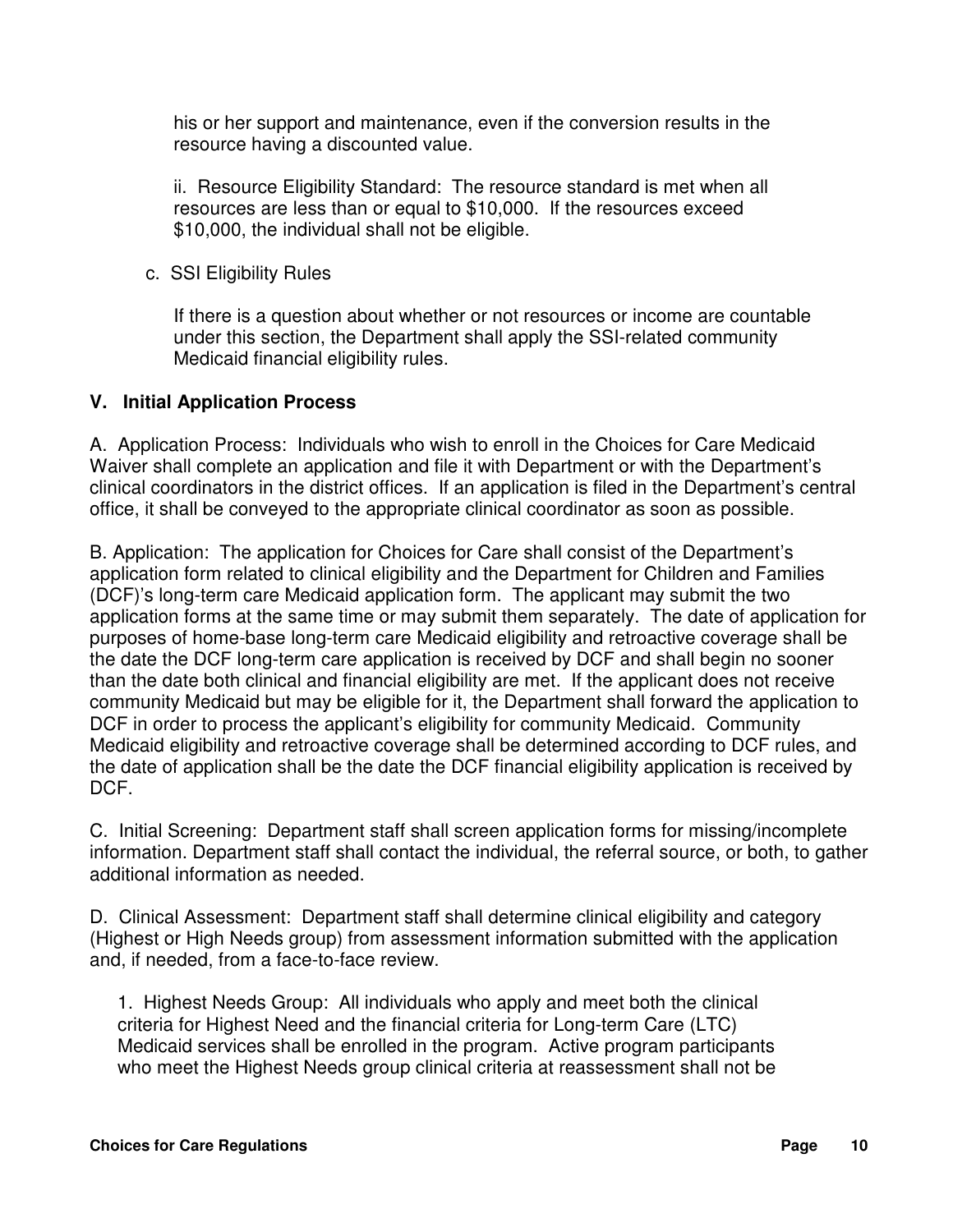terminated from services, provided that they continue to meet all other eligibility criteria.

2. High Needs Group: Enrollment in the High Needs group shall be limited by the availability of funds. Individuals who apply and meet both the clinical criteria for the High Needs group and the financial criteria for Long-term Care (LTC) Medicaid services may be enrolled in the program.

a. If funds are unavailable, the names of eligible applicants shall be put on a waiting list. Applicants on a waiting list shall be admitted to the Choices for Care waiver as funds become available, according to procedures established by the Department and implemented by regional Choices for Care waiver teams. The Choices for Care waiver teams shall use professional judgment in managing admissions to the Choices for Care waiver, admitting individuals with the most pressing needs. The teams shall consider the following factors:

- i. Unmet needs for ADL assistance;
- ii. Unmet needs for IADL assistance;
- iii. Behavioral symptoms;
- iv. Cognitive functioning;
- v. Formal support services;
- vi. Informal supports;
- vii. Date of application;
- viii. Need for admission to or continued stay in a nursing facility;
- ix. Other risk factors, including evidence of emergency need; and
- x. Priority score.

b. Individuals whose names are placed on a waiting list shall be sent written notice that their name has been placed on the list, which shall include information about how the waiting list operates.

c. When an individual's circumstances present a clear emergency, and Department staff is unavailable, the individual may be admitted to services without prior approval from the Department. Under these circumstances, Department staff shall complete a retrospective review to determine eligibility. Individuals who are determined not to be eligible may be responsible for the costs of services that have been received.

d. All active program participants who meet the High Needs group clinical criteria at reassessment shall continue to be enrolled, provided that they continue to meet all other eligibility criteria. Individuals who are enrolled in the Highest Needs group and subsequently fail to meet the eligibility criteria for the Highest Needs group, but meet the High Needs group eligibility criteria, shall be enrolled in the High Needs group and continue to be eligible to receive services.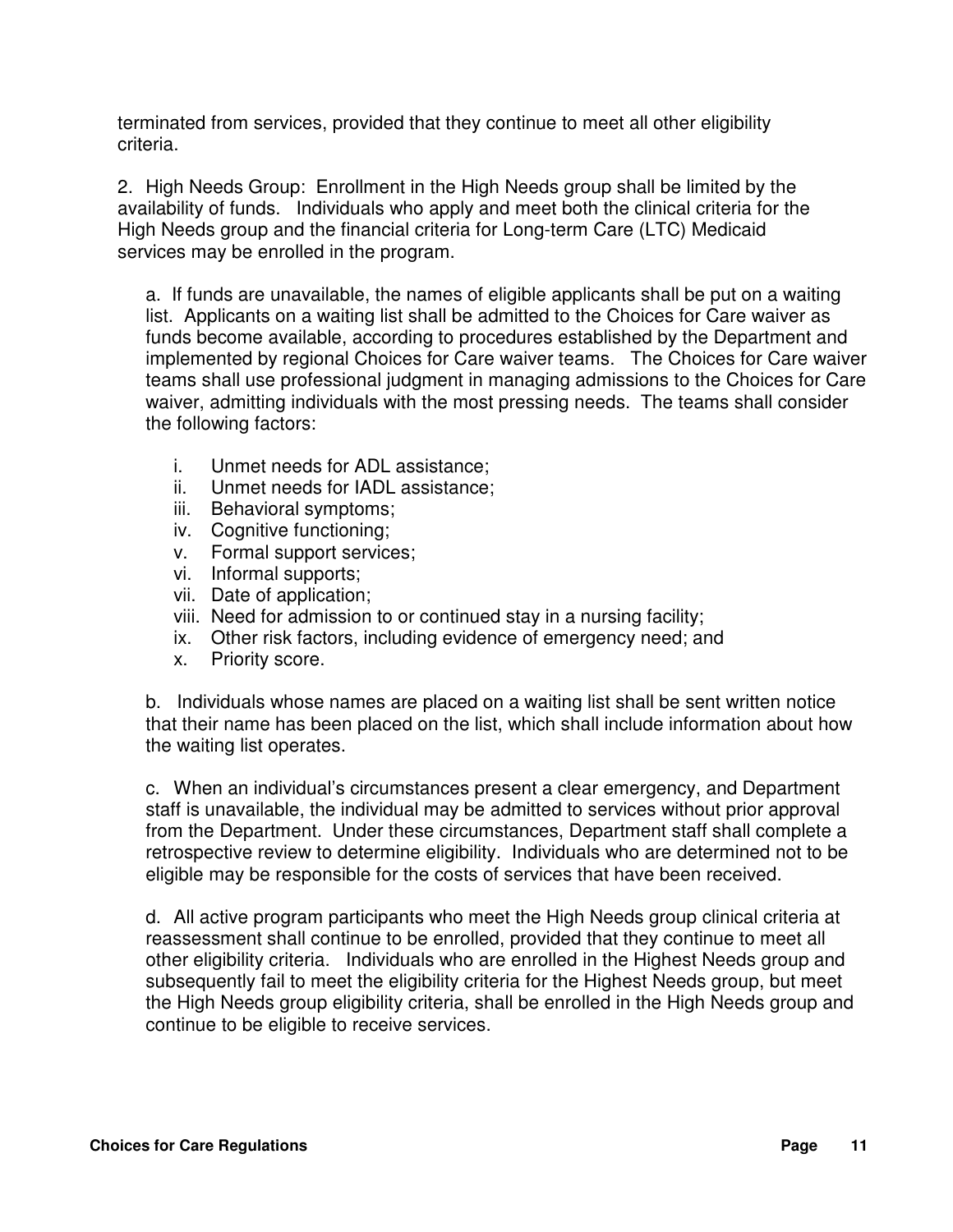e. Department staff shall review the status of eligible applicants whose names have been on the waiting list for sixty (60) days to ensure that the applicant's needs have not changed.

f. Any eligible applicant whose name has been on the waiting list for 60 days or more shall be given priority for enrollment over eligible applicants with similar needs whose names have been on the waiting list for a shorter amount of time.

3. Moderate Needs Group: Enrollment in the Moderate Needs group shall be limited by the availability of funds. Applicants who meet both the clinical criteria and the financial criteria for the Moderate Needs group may be enrolled in the program. If funds are unavailable, the names of any eligible applicants shall be put on a waiting list. Applicants on a waiting list shall be admitted on a first-come, firstserved basis, by date that the application is received, as funds become available. Individuals who are categorically eligible for traditional Medicaid shall receive priority access to the Moderate Needs group, based on the date that the application is received. Individuals who are not categorically eligible for traditional Medicaid shall be admitted as a second priority.

E. Financial Assessment: If the individual meets the Highest Need group clinical criteria, or meets the High Need clinical criteria and funds are available, Department staff will supply the individual with a DCF Long-Term Care Medicaid financial eligibility form if needed.

F. The Department shall make a decision regarding clinical eligibility for Choices for Care within 30 days of receiving the application.

G. Notifications: If the applicant is found clinically eligible for the Highest Needs group, or the High Needs group with funds available, DAIL staff will send a Clinical Certification notice to DCF and Choices for Care provider(s). DCF staff will then complete the Long-Term Care Medicaid financial eligibility process. If the applicant is found ineligible, DAIL staff shall send a written notice with appeal rights as set forth in the notice section below.

H. Final Authorization: When financial eligibility is determined, DCF staff will notify the Department, the applicant and the highest paid provider (if a patient share is due). If the applicant is found eligible, Department staff will authorize services and send notification to the individual and providers. Department staff will complete and send a copy of the transitional service plan to the individual.

#### **VI. Continued Eligibility Process**

A. Screening: Department staff will screen reassessment and plan of care forms for missing or incomplete information. Department staff will contact the case manager or individual to gather additional information, as needed.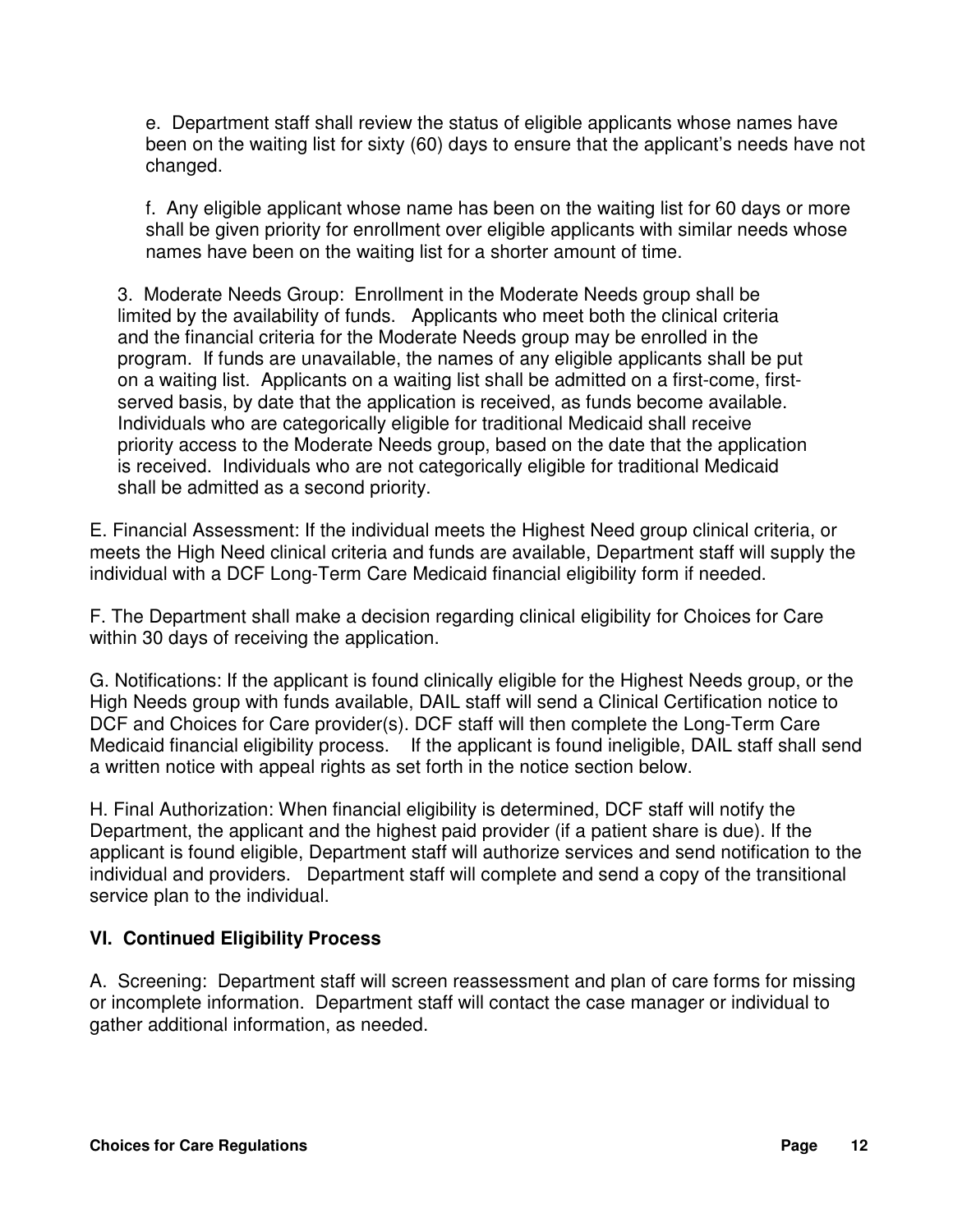B. Clinical Re-Assessment: Department staff will determine clinical eligibility and category (Highest Needs group or High Needs group) from assessment information submitted with the continued eligibility materials. A face-to-face review may be completed as necessary.

1. Highest Needs Group: Active program participants who meet the Highest Needs group clinical criteria at reassessment shall continue to be enrolled, provided that they continue to meet all other eligibility criteria.

2. High Needs Group: Active program participants who meet the High Needs group clinical criteria at reassessment shall continue to be enrolled, provided that they continue to meet all other eligibility criteria. Individuals who are enrolled in the Highest Needs group and subsequently fail to meet the eligibility criteria for the Highest Needs group, but meet the High Needs group eligibility criteria, shall be enrolled in the High Needs group and continue to be eligible to receive services.

3. Moderate Needs Group: Enrollment in the Moderate Needs group shall be limited by the availability of funds. Active program participants who meet the Moderate Needs group clinical criteria at reassessment shall continue to be enrolled, provided that they continue to meet all other eligibility criteria and that funds remain available.

4. Ineligible Participants: Active program participants who do not meet clinical eligibility criteria for any group shall be disenrolled and shall receive written notice of this decision with appeal rights.

C. Financial Eligibility: DCF staff shall be responsible for determining whether individuals remain eligible under Long-Term Care Medicaid financial eligibility criteria for the Highest Needs group or the High Needs group. Department staff shall be responsible for determining whether individuals remain eligible under financial eligibility criteria for the Moderate Needs group.

D. Final Authorization: Department staff shall authorize services and send written notice to the individual, the legal representative, if applicable, and the provider(s). If the participant is found to be ineligible, DAIL staff shall send a written notice with appeal rights as set forth in the notice section below.

E. Time Limit: Department staff shall make a clinical eligibility determination within 30 days of receiving application materials.

#### **VII. Assessment Process**

A. Consistent with Act 123 of the 2003-2004 Legislative Session, the Department is charged with implementing the following statewide protocols to ensure that individuals entering the long-term care system are assessed and informed of their options prior to entering a nursing facility. The protocol attempts to ensure that the assessment and information is provided in a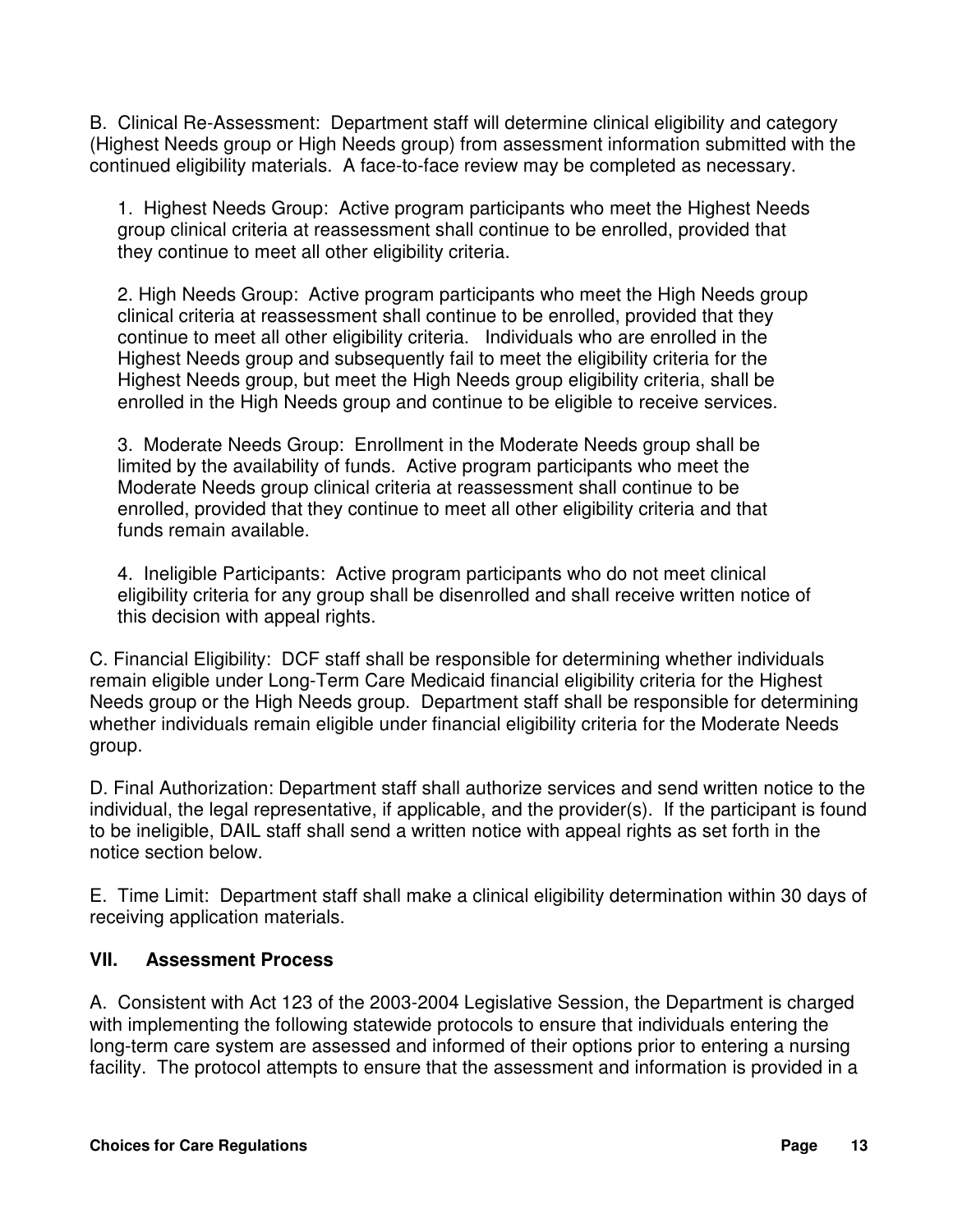timely manner so as not to delay discharges from hospitals and includes provisions for emergency admissions to nursing facilities.

1. Community Applications

a. Department staff shall make information regarding long-term care service options for all individuals available to local agencies and organizations.

b. Applications may be sent to the Department from many sources, including individuals, families, service providers, community organizations and physician offices. Local agencies and organizations shall be encouraged to refer to the Department those individuals who want to apply for Choices for Care waiver services, regardless of what setting they might be interested in (home, nursing facility, or residential care).

c. Local agencies and organizations shall complete individual assessments according to their internal protocols. Local agencies shall send this assessment data and Choices for Care waiver application forms to regional Department staff in a timely manner.

d. Department staff shall make all reasonable efforts to utilize the information available from existing assessments. When possible, Department staff shall determine clinical eligibility for the Choices for Care waiver using the existing assessment data.

e. Department staff shall screen all individuals applying for long-term care services.

f. For those individuals who appear to be eligible for long-term care services, Department staff shall complete initial assessments as necessary, and shall provide initial counseling regarding long-term care options.

g. Department staff shall complete a transitional service plan for applicants who are eligible for long-term care services and choose home and community-based services.

h. When an individual's circumstances present a clear emergency, and Department staff is unavailable, he or she may be admitted to services without prior approval from the Department. Under these circumstances, the Department shall complete a retrospective review to determine eligibility. If individuals are determined to be ineligible, the Department shall not be responsible for the cost(s) of services received.

2. Applications from Hospitals and Nursing Facilities

a. Department staff shall provide facilities with information regarding long-term care service options for all individuals whom facility staff believes could benefit from receiving the information.

b. Facility staff shall provide information packets to individuals at the time of admission or as soon as possible following admission.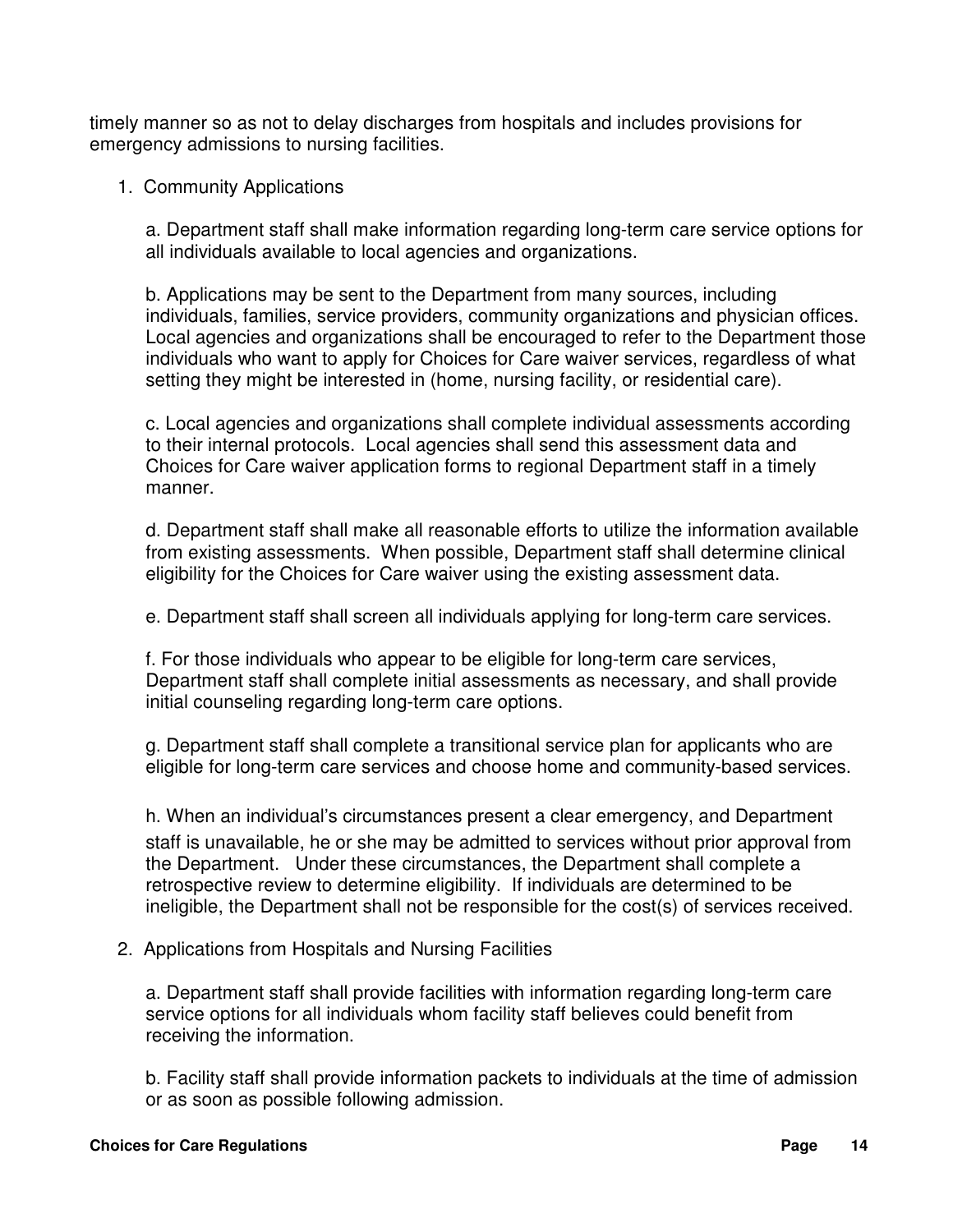c. Facility staff shall refer to the Department those individuals who want to apply for Choices for Care waiver services, regardless of what setting they may be interested in (home-based, nursing facility, or enhanced residential care). Applications from hospital settings shall be made as soon as possible following admission.

d. Facility staff shall complete individual assessments according to their internal protocols.

e. Facility staff shall send the assessment data and completed Choices for Care waiver applications to Department staff in a timely manner.

f. Department staff shall make all reasonable efforts to utilize the information available from existing assessments. When possible, Department staff shall determine clinical eligibility for the Choices for Care waiver using existing assessment data.

g. After Department staff receives the completed Choices for Care waiver application and assessment information, he or she shall make reasonable efforts to assess and explain long-term care options, as necessary, to individuals prior to discharge from a hospital. If a face-to-face visit is not possible prior to discharge, Department staff shall make arrangements to see the individual as soon as possible following discharge. In no event shall the application process interfere with a hospital's ability to discharge an individual when the individual no longer needs acute care.

h. Individuals whose skilled care stay exceeds their Medicare-covered benefit must apply and be found eligible for Choices for Care waiver coverage in order to receive a nursing facility Medicaid benefit. Department regional staff shall visit the individual in the facility setting as necessary to assess the individual, determine clinical eligibility, and discuss care/support options.

i. Individuals who exhaust their private resources and any insurance coverage must apply and be found eligible for Choices for Care waiver coverage in order to receive a nursing facility Medicaid benefit.

j. When an individual's circumstances present a clear emergency, and Department staff is unavailable, he or she may be admitted to services without prior approval from the Department. Under these circumstances, the Department shall complete a retrospective review to determine eligibility. If individuals are determined to be ineligible, the Department shall not be responsible for the cost of services received.

B. Assessments and Service Plans. All individuals shall receive an initial assessment and periodic re-assessments. Participants shall be re-assessed after any significant change in circumstances or condition, or at the request of the participant, but no less than annually.

1. Reviews: Assessments shall be reviewed by the Department to determine clinical eligibility and need for services, including the type and amount of services to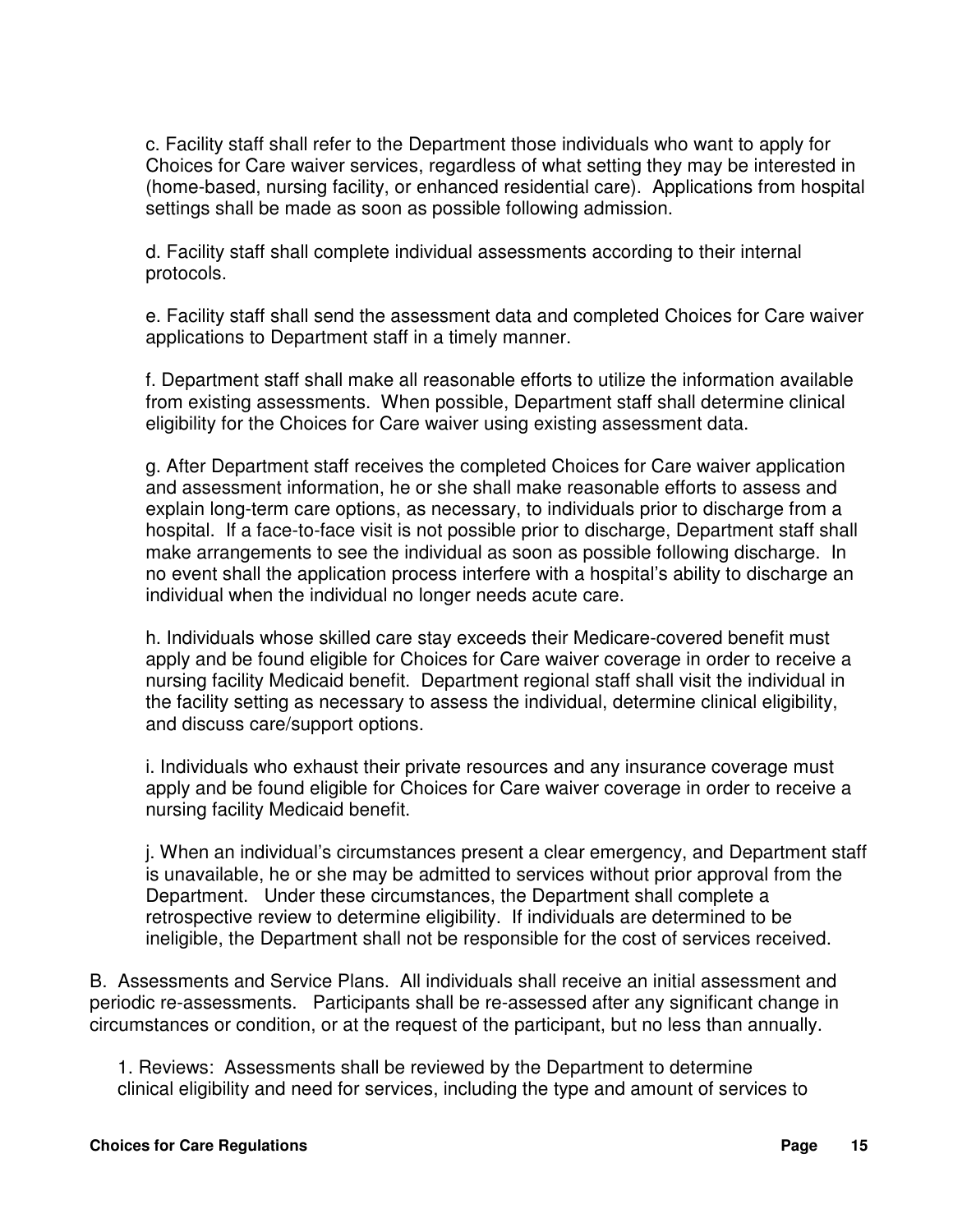be authorized. Re-assessments shall be reviewed by the Department to determine continued clinical eligibility and continued need for services, including the type and amount of services to be authorized.

2. Nursing Facility Service Plans: Nursing facilities shall develop individual service plans for all individuals in compliance with prevailing conditions of participation and licensing regulations.

3. Enhanced Residential Care Service Plans: Residential care homes and assisted living residences shall provide individualized services to all individuals, in compliance with prevailing conditions of participation and regulations. Choices for Care waiver services shall be furnished pursuant to service plans that are approved by the Department. Individuals shall receive copies of approved service plans of care, including written notices that state appeal rights and procedures. Choices for Care waiver service plans shall be approved for a maximum of twelve (12) months.

4. PACE Service Plans: PACE sites shall develop individual service plans for all participants, in compliance with conditions of participation and regulations.

5. Home and Community-Based Service Plans: Assessments shall be used to prepare appropriate service plans. An individualized written service plan shall be developed for each participant. Service plans shall be prepared using personcentered planning with the individual and his or her legal representative, if any, using an informed consent process including negotiated risk. Family members and service providers shall also be consulted, as appropriate. Service plans shall describe the Choices for Care waiver services and other services to be furnished, regardless of funding source, their frequency, and the provider who shall furnish each service. Choices for Care waiver services shall be furnished pursuant to service plans approved by the Department. Individuals shall receive copies of the approved service plans of care, including written notices that state appeal rights and procedures. Choices for Care waiver service plans shall be approved for a maximum of twelve (12) months.

6. Levels of Assistance: Individuals shall have individualized service plans that are designed to protect the individual's health and welfare. Within established service limitations, levels of assistance shall be authorized in adequate type, scope, and amount to protect the individual's health and welfare.

7. Individual Budgets: The Department may establish individual budget processes, which shall provide enrolled individuals with more flexibility in the type and amount of Choices for Care waiver services that are provided within individual financial limits.

C. Long-Term Care Options: Department staff shall discuss Choices for Care options as part of the application and assessment process. Department staff shall ensure that options brochures and information are readily available.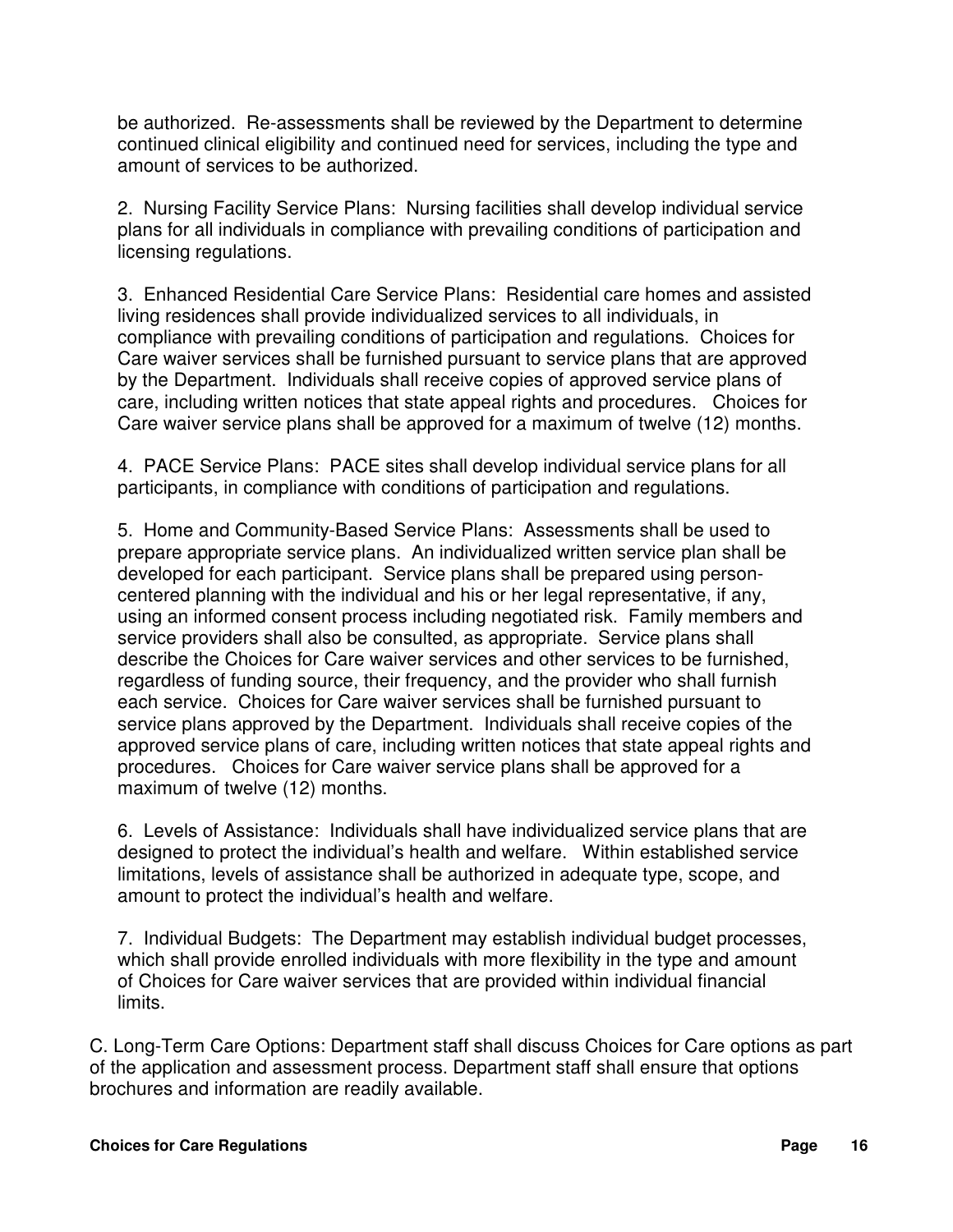#### **VIII. Services**

The Department shall establish service definitions, service standards, and provider qualifications for all services and may, for the effective and efficient administration of the program, and consistent with state and federal law and federal terms and conditions, impose limitations on covered services.

A. Highest Needs Group Services

Individuals enrolled in the Highest Needs group may receive the following services, based on a service plan that is approved by the Department:

- 1. Case Management (maximum of 48 hours/year)
- 2. Personal Care (maximum of 4.5 hours/week of assistance for the following IADLs: phone use, money management, household maintenance, housekeeping, laundry, shopping, transportation, and care of adaptive equipment)
- 3. Respite Care (maximum, including companion care, of 720 hours/year)
- 4. Companion Care (maximum, including respite care, of 720 hours/year)
- 5. Adult Day Services (maximum of 12 hours/day)
- 6. Assistive Devices and Home Modifications (maximum of \$750/year)
- 7. Personal Emergency Response Systems (PERS)
- 8. Intermediary Services Organization (ISO)
- 9. Enhanced Residential Care
- 10. Nursing Facility
- 11. Program for All-Inclusive Care for the Elderly (PACE) *implementation to be phased in*
- 12. Adult Foster Care implementation to be phased in
- 13. Cash and Counseling *implementation to be phased in*
- 14. Other services as defined by the Department
- B. High Needs Group Services

Individuals enrolled in the High Needs group may receive the following services, based on a service plan that is approved by the Department:

- 1. Case Management (maximum of 48 hours/year)
- 2. Personal Care (maximum of 4.5 hours/week of assistance for the following IADLs: phone use, money management, household maintenance, housekeeping, laundry, shopping, transportation, and care of adaptive equipment)
- 3. Respite Care (maximum, including companion care, of 720 hours/year)
- 4. Companion Care (maximum, including respite care, of 720 hours/year)
- 5. Adult Day Services (maximum of 12 hours/day)
- 6. Assistive Devices and Home Modifications (maximum of \$750/year)
- 7. Personal Emergency Response Systems (PERS)
- 8. Intermediary Services Organization (ISO)
- 9. Enhanced Residential Care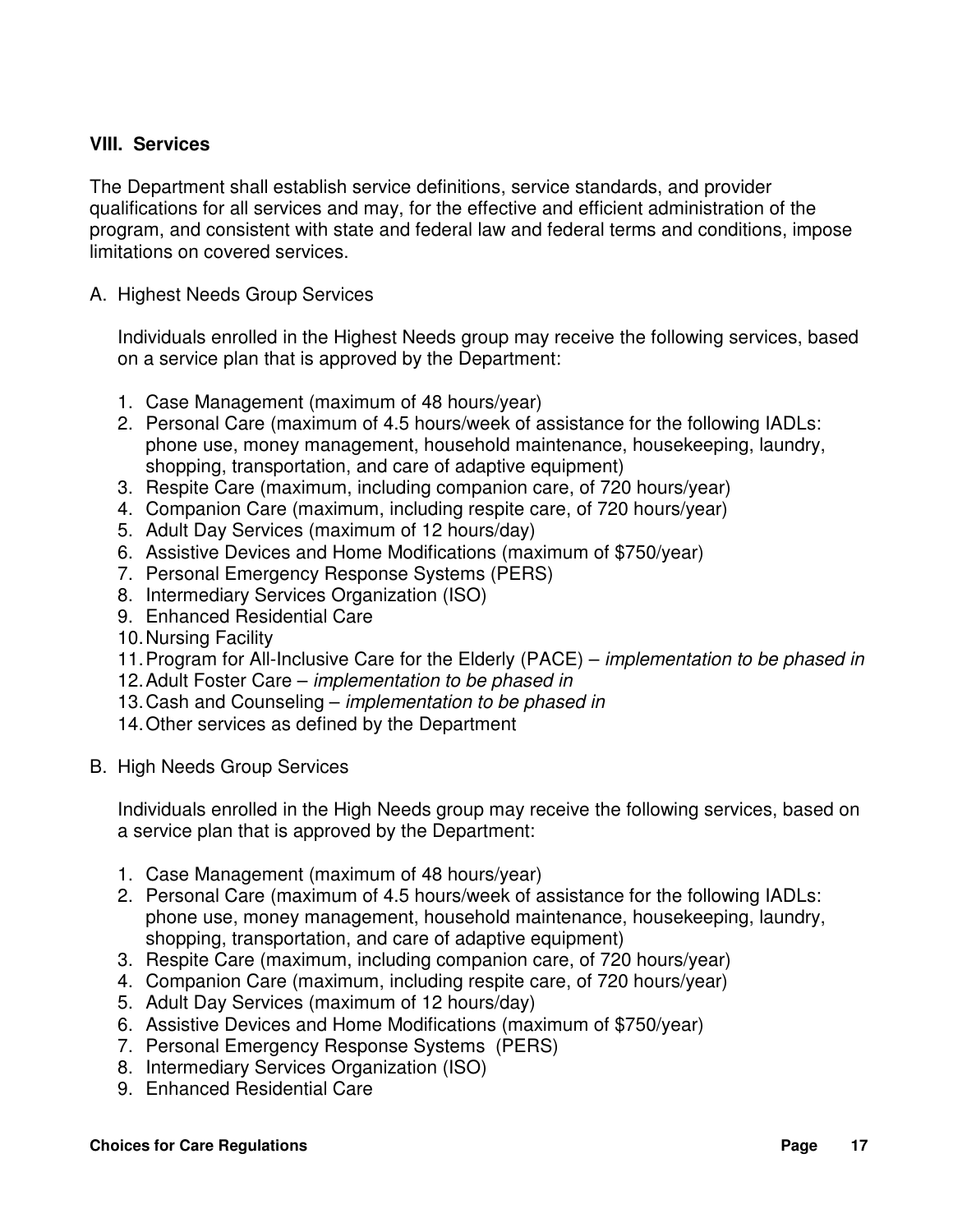- 10. Nursing Facility
- 11. Program for All-Inclusive Care for the Elderly (PACE) *implementation to be phased in*
- 12. Adult Foster Care *implementation to be phased in*
- 13. Cash and Counseling *implementation to be phased in*
- 14. Other services as defined by the Department
- C. Moderate Needs Group Services

Individuals enrolled in the Moderate Needs group may receive the following services, based on a service plan that is approved by the Department:

- 1. Case management (maximum of 12 hours/year)
- 2. Adult day services (maximum of 30 hours/week)
- 3. Homemaker (maximum of 6 hours/week)
- 4. Other services as defined by the Department
- D. Transitional Service Plan:

In addition to the Clinical Certification, Department staff will create a transitional services plan identifying the Choices for Care waiver services and estimated volume of services. Providers may use this plan to start services pending Long-Term Care Medicaid Waiver financial approval. Reimbursement for services shall not occur unless and until the individual is found financially eligible.

#### **IX. Notice**

A. When the Department makes a decision regarding an applicant or participant's eligibility, type or amount of services authorized, or variance request, a written notice of the decision shall be sent.

- B. The written notice of decision shall include:
	- 1. The basis for the decision;
	- 2. The legal authority for the decision;
	- 3. The right to request a variance;
	- 4. The right to appeal; and
	- 5. Information on how to file an appeal.

#### **X. Provider Responsibilities**

Agencies, organizations, and individuals who provide Choices for Care services shall abide by applicable laws, regulations, policies and procedures. The Department may terminate the provider status of an agency, organization, or individual that fails to do so.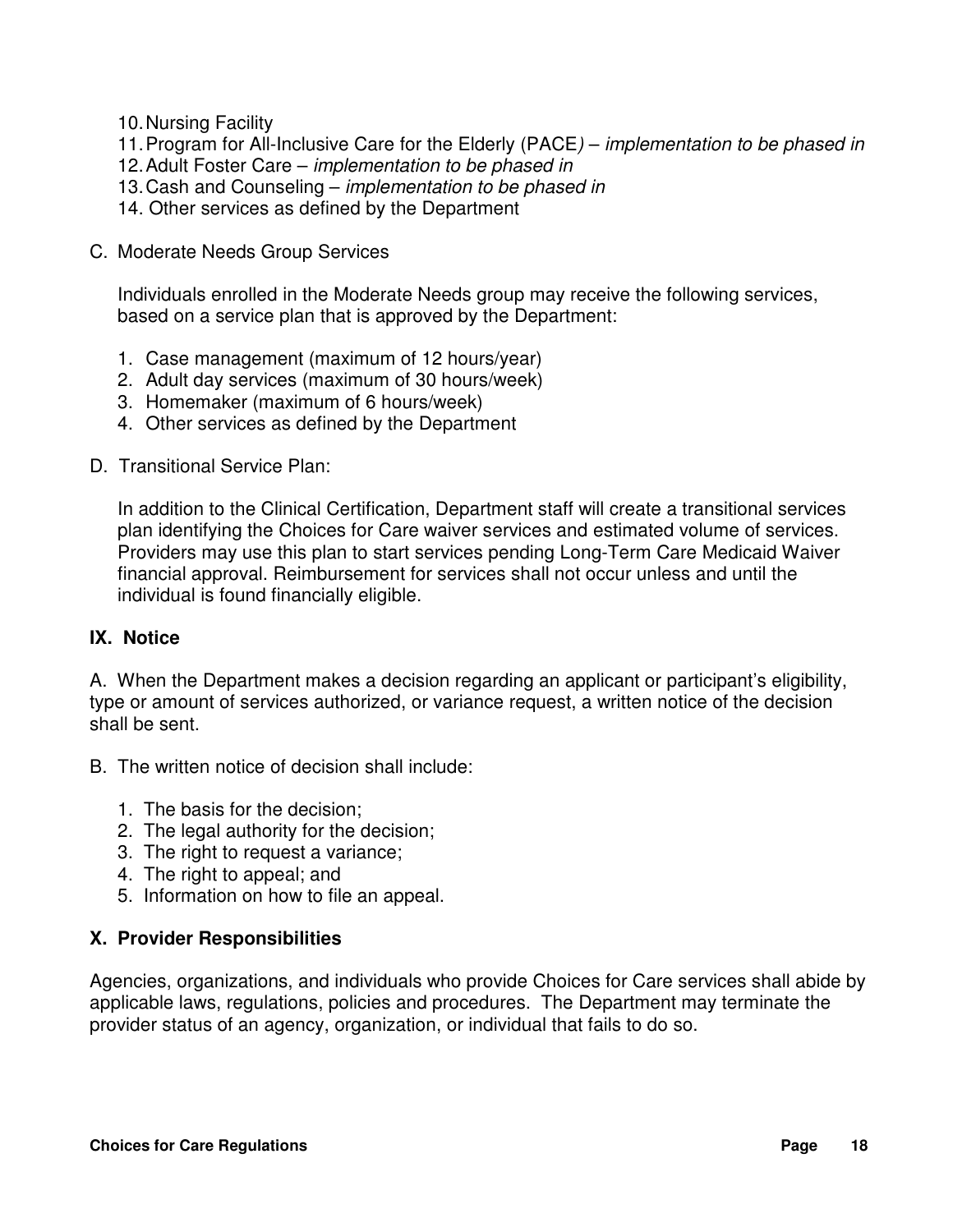#### **XI. Variances**

A. The Department may grant variances to these regulations. Variances may be granted upon determination that:

1. The variance will otherwise meet the goals of the Choices for Care waiver; and 2. The variance is necessary to protect or maintain the health, safety or welfare of the individual. The need for a variance must be documented and the documentation presented at the time of the variance request.

B. Applicants, participants, and providers may submit requests for a variance to the Department at any time.

C. Variance requests shall be submitted in writing, and shall include:

1. A description of the individual's specific unmet need(s);

2. An explanation of why the unmet need(s) cannot be met; and

3. A description of the actual/immediate risk posed to the individual's health, safety or welfare.

D. In making a decision regarding a variance request, the Department may require further information and documentation to be submitted. The Department also may require an in-home visit by Department staff. The Department shall review a variance request and forward a decision to the individual, his or her legal representative, if applicable, and to the provider(s).

E. The Department shall make a decision regarding a variance request within 30 days of receiving the request and shall send written notice of the decision, with appeal rights, within thirty (30) days.

#### **XII. Appeals**

A. An individual may request a Commissioner's hearing, a fair hearing before the Human Services Board, or both. An appeal may be made to the Commissioner and the Human Services Board at the same time. An appeal may also be made to the Human Services Board following a Commissioner's hearing.

B. Commissioner's Hearing.

1. An applicant or participant, or his or her legal representative, who wishes to appeal a decision regarding clinical eligibility, termination of eligibility, the type or amount of services authorized or a variance may request a formal review of that decision by the Commissioner of the Department.

2. The request for a Commissioner's hearing may be made orally or in writing, and shall be made within 30 days of receiving written notice.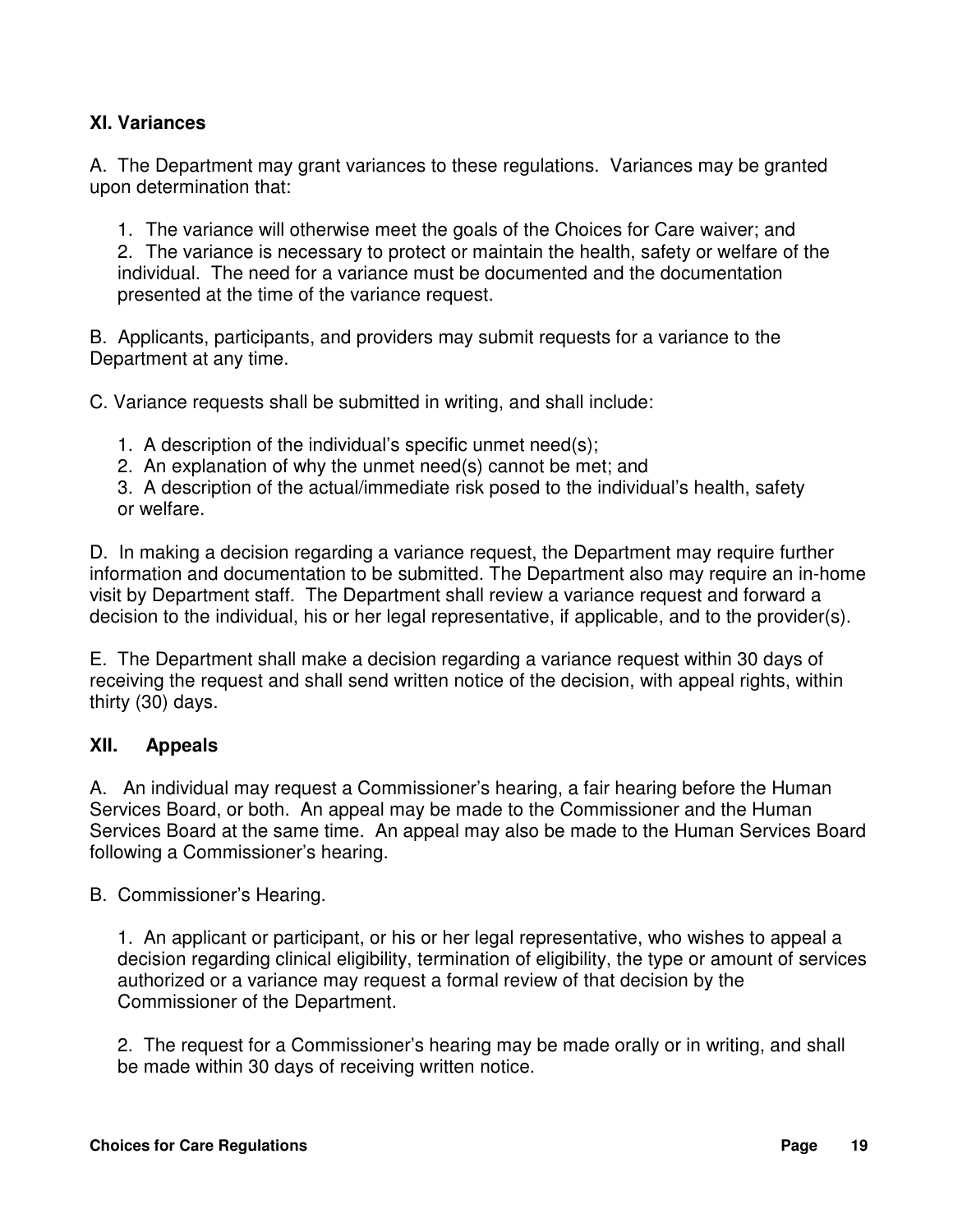3. A request for a Commissioner's hearing shall be made by calling or writing to:

 Commissioner's Office Department of Disabilities, Aging & Independent Living 103 South Main Street Waterbury, VT 05671 802-241-2401

4. The Commissioner shall send written notice of the decision, with appeal rights, to the applicant or participant within thirty (30) days of the completion of the hearing.

C. Fair Hearing. An applicant or participant, or his or her legal representative, may file a request for a fair hearing with the Human Services Board. An opportunity for a fair hearing will be granted to any individual requesting a hearing because his or her claim for assistance, benefits or services is denied, or is not acted upon with reasonable promptness; or because the individual is aggrieved by any other Department action affecting his or her receipt of assistance, benefits or services; or because the individual is aggrieved by Department policy as it affects his or her situation. The Department shall respond to any clear indication (oral or written) that an applicant or participant wishes to appeal by helping that person to submit a request for a hearing.

1. An applicant or participant, or his or her legal representative, who wishes to appeal a decision of the Commissioner or any decision regarding clinical eligibility, termination of eligibility, the type or amount of services authorized or a variance may request a fair hearing with the Human Services Board.

2. The request for a fair hearing must be made within ninety (90) days of receiving the written notice of determination or the written notice of the decision of the Commissioner.

3. A request for a fair hearing shall be made to:

 Human Services Board 120 State Street Montpelier, VT 05620-4301 802-828-2536

D. Continuation of Services Pending Appeal

1. Long-term care services shall not be provided to new applicants during the appeals process.

 2. Long-term care services may continue to be provided to enrolled participants during the appeals process.

3. In order to continue to receive services, enrolled participants must request continued services when submitting the appeal. Choices for Care services shall be discontinued on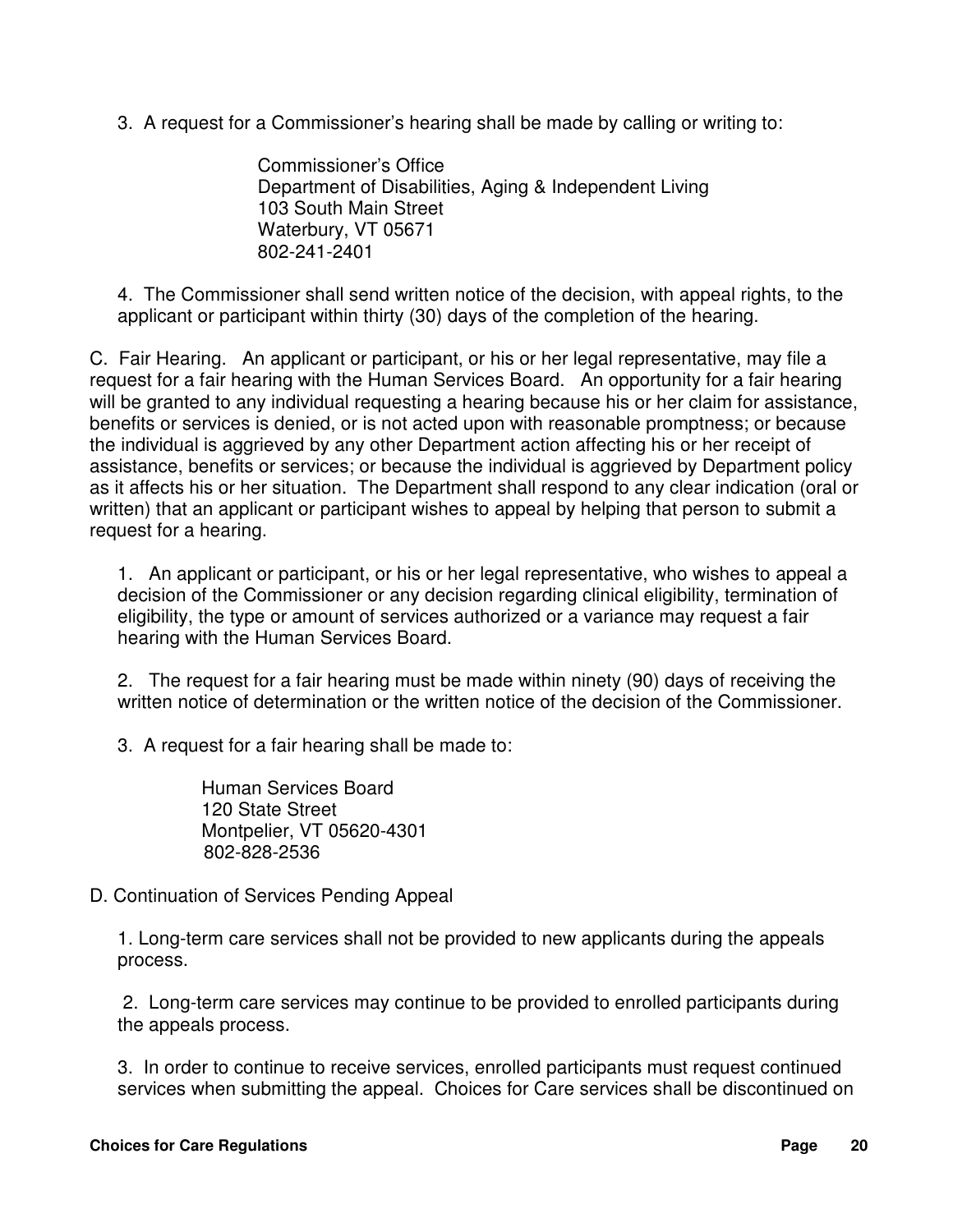the effective date of the decision unless the appeal is requested as of the effective date of the decision. In no event shall the effective date occur on a weekend or holiday.

4. Continuation of services does not apply when the appeal is based solely on a reduction or elimination of a benefit required by federal or state law or rule affecting some or all participants, or when the decision does not require advance notice.

#### E. Adverse Action

When a Department decision will end or reduce the amount of services an individual has been receiving, the notice of decision shall be mailed at least eleven (11) days before the decision will take effect, except when:

1. The Department has facts confirming the death of the individual;

2. The Department has facts confirming that the individual has moved to another state;

3. The Department has facts confirming that the individual has been granted Medicaid in another State;

4. The individual has been admitted to a facility or program that renders the individual ineligible for services;

5. The Department receives a statement signed by an individual that states that he or she no longer wishes services; or

6. The individual's whereabouts are unknown and the post office returns agency mail directed to him or her indicating no forwarding address.

F. Financial Eligibility

Financial eligibility decisions or patient share determinations must be filed pursuant to DCF Medicaid regulations. If such an appeal is inadvertently submitted to the Department, it shall be forwarded to DCF as soon as possible.

#### **XIII. Quality Assurance/Quality Improvement**

A. The Department shall develop a quality assurance/quality improvement system that complies with federal terms and conditions.

B. The quality assurance/quality improvement system shall include elements of discovery, remediation, and improvement. The system shall include, but is not limited to, the following:

- 1. Methods of ensuring the individual's health and welfare.
- 2. An Ombudsman program that addresses the needs of Medicaid long-term care participants in all settings.